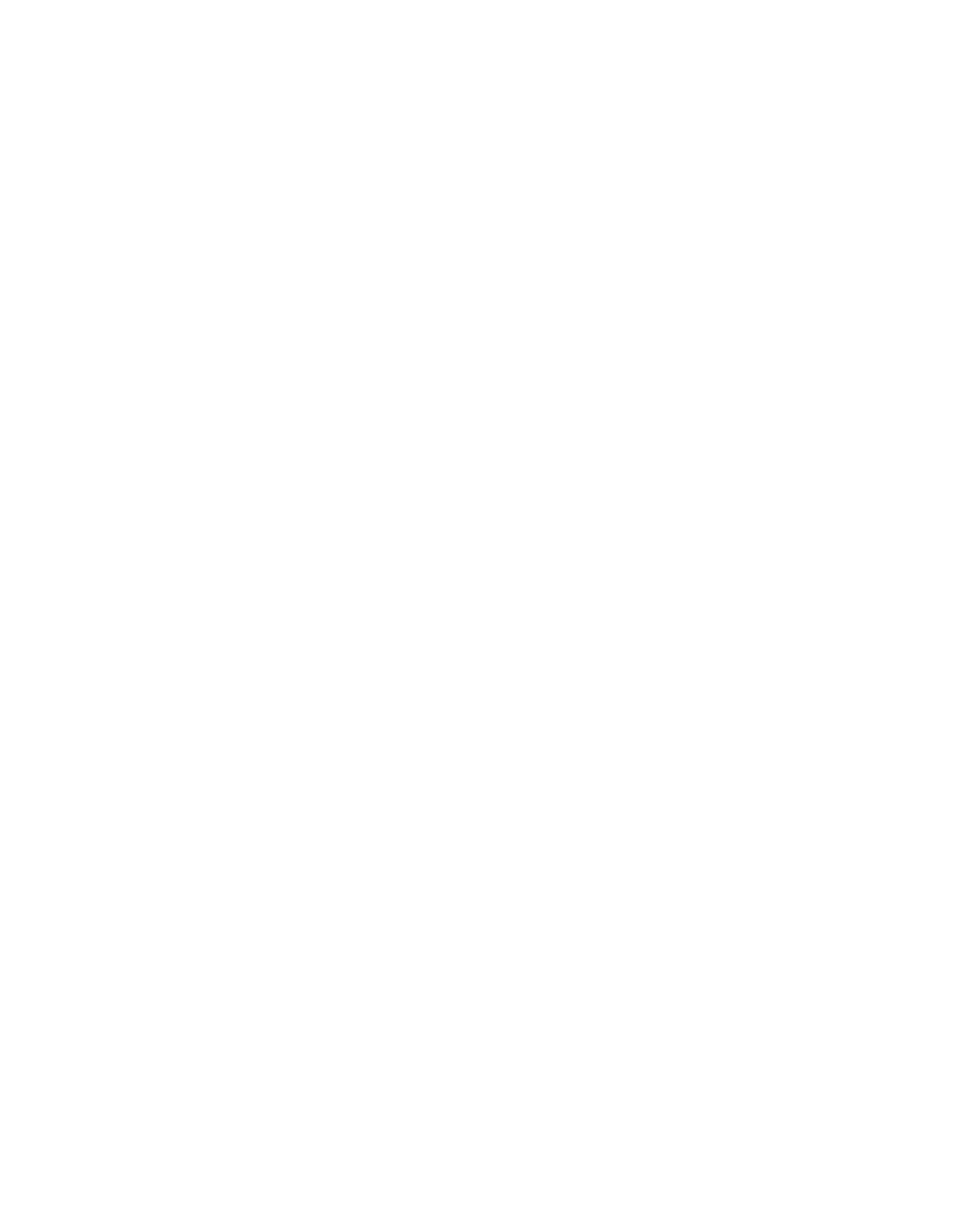# Mine Spoil Restoration:

A strategy combining rainwater harvesting and adaptation to random recurrence of droughts in Rajasthan

# Deep Narayan Pandey

Center for International Forestry Research, Bogor (CIFOR), Jakarta, Indonesia; Camp Address: 5-Forest Colony, Jawahar Nagar, Jaipur 302004, India

# Avanish C. Chaubey

Forest Department, Tilak Marg, Van Bhawan, Jaipur 302 005, India

# Anil K. Gupta

Department of Geology & Geophysics, Indian Institute of Technology, Kharagpur 721 302, India

# Harsh Vardhan

Tourism and Wildlife Society of India, C-158A, Dayanand Marg, Tilak Nagar, Jaipur 302004, India

## 2005 **International Network on Ethnoforestry Jaipur 302004, Rajasthan, India**

The views expressed in this article are those of the authors and not necessarily those of CIFOR or other organizations to which authors belong.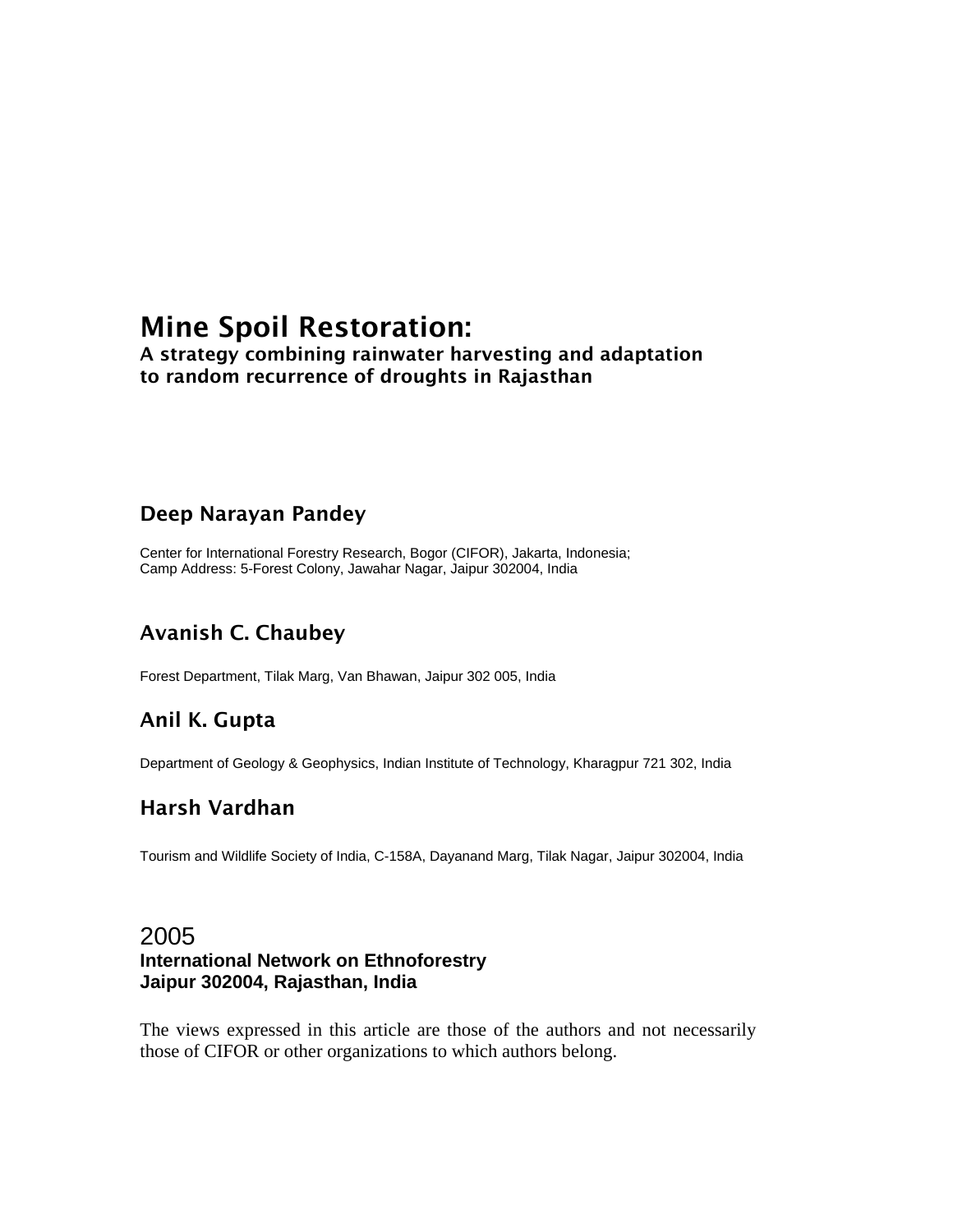# **Contents**

| Summary                                                                                                    | $\mathbf{1}$ |
|------------------------------------------------------------------------------------------------------------|--------------|
| Introduction                                                                                               | 1            |
| <b>Traditional Water Harvesting Systems</b>                                                                | 3            |
| Ancient and Contemporary Mining in Rajasthan                                                               | 6            |
| The Restoration Strategy                                                                                   | 7            |
| Site leveling                                                                                              | 8            |
| Sediment removal from traditional water harvesting systems,<br>transport and spreading over the mine spoil | 9            |
| <b>Direct Seeding</b>                                                                                      | 10           |
| <b>Institutional Innovations for Restoration and</b><br>Livelihoods Improvement                            | 12           |
| <b>Financial Resources for Restoration</b>                                                                 | 12           |
| Pilot Implementation at Sariska Tiger Reserve                                                              | 13           |
| Conclusion and Way Forward                                                                                 | 14           |
| Acknowledgements                                                                                           | 15           |
| References                                                                                                 | 16           |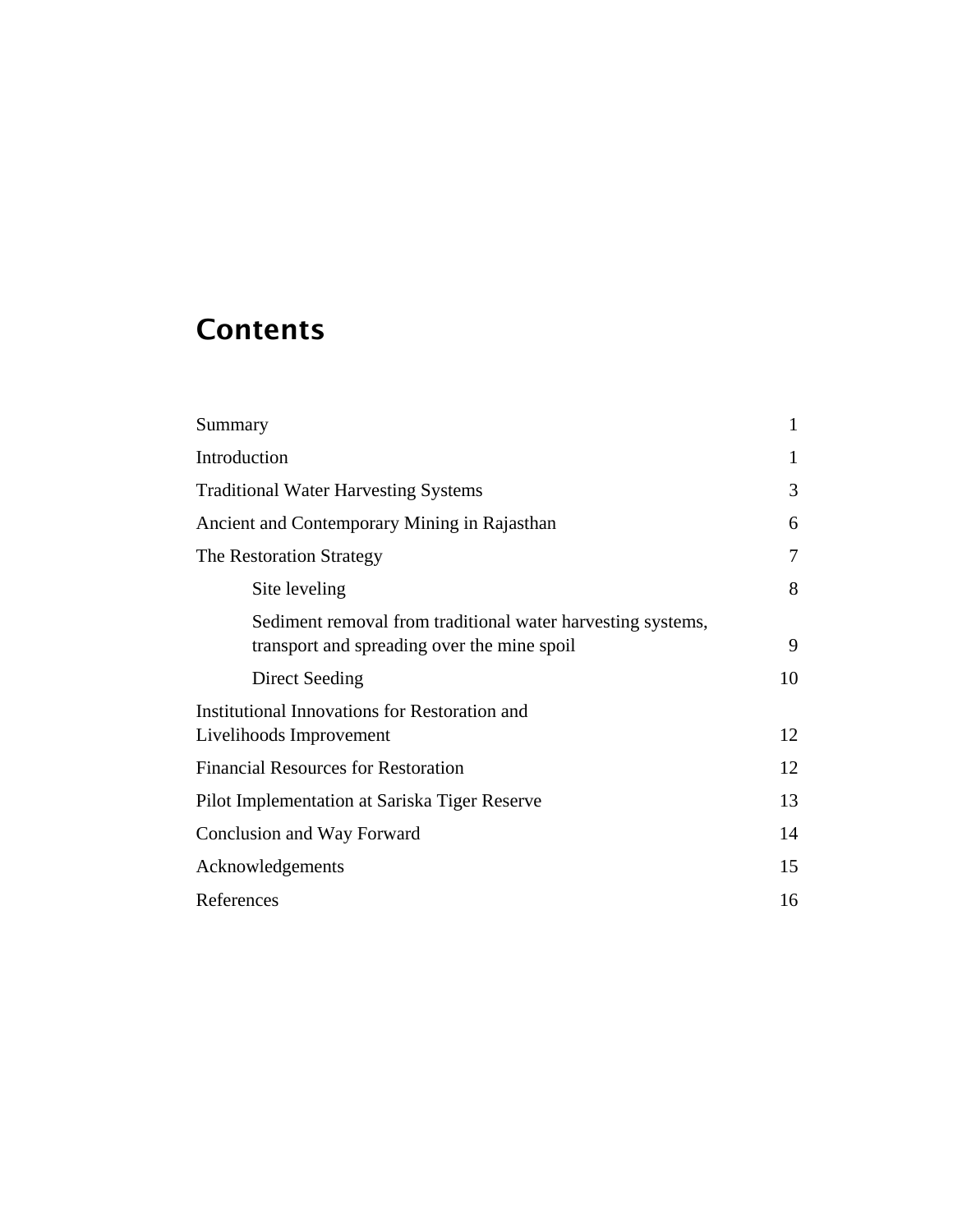#### **Summary**

*Rajasthan presents evidence for the existence of one of the most advanced works of ancient mining and accompanied deforestation globally. Mining continues to be an important economic activity in Rajasthan. However, economic benefits of mineral extraction also accompany environmental, economic and social costs. Mine waste dumps and mined out areas viewed simply as the legacies of past may appear overwhelming environmental hazards presenting ugly picture of cultural*  landscape. However, mine wastes can be transformed into an opportunity for *learning, adaptation and productivity enhancement for sustainable livelihoods through ecological restoration. Here we propose a strategy for mine spoil restoration aimed at creating a multifunctional ecosystem in mine waste dumps. We suggest that dredging and sediment removal from traditional tanks and ponds can potentially be used to prepare the substratum over the mine wastes for direct seeding. It will also create enhanced decentralized water storage capacity for wildlife and people. Our strategy combines the concomitant revival of traditional water harvesting systems, ground water recharge, enhanced biomass production and an adaptation to random recurrence of droughts in Rajasthan.* 

#### **Introduction**

Rajasthan, the western state of India, faces a severe challenge of random and persistent occurrence of droughts, water crisis, increasing mine-waste dumps, land use change and degradation of natural resources. In addition, climate change is now a real threat to human society and ecosystems (Pandey 2002a, Ravindranath and Sukumar 1996). A holistic restoration is expected to mitigate the impact of climate change by sequestering large amount of atmospheric  $CO<sub>2</sub>$  and qualify for the carbon credits and thus livelihoods improvement for participating communities under the Kyoto Protocol (Smith and Scherr 2002, Scherr et al. 2003, Auckland 2002, Boyd 2002). A strategy that combines options to resolving these issues is need of the hour. Ecological restoration and integrated natural resource management can reduce environmental degradation, augment the productivity of degraded ecosystems and potentially minimize long-term livelihood insecurity of people dependent on natural resources.

In this article, we briefly describe traditions of rainwater harvesting as an adaptation to climate change, provide a brief account of ancient and contemporary mining, and propose a novel strategy for mine spoil restoration.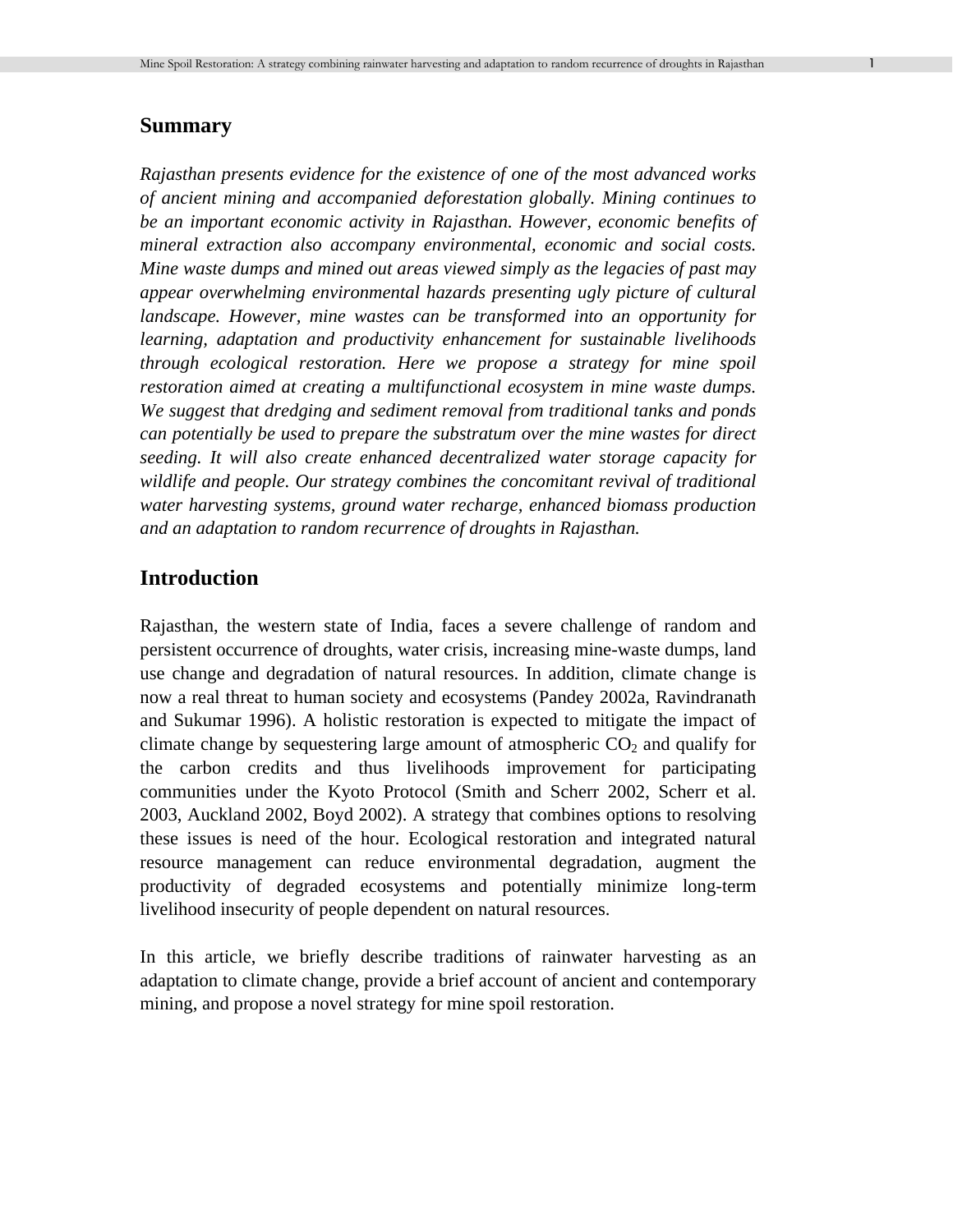

**Forest cover in India: Note the scarce vegetation cover in Rajasthan**  (Source: Forest Survey of India/ENVIS, Wildlife Institute of India, Dehra Dun)



**Protected areas of Rajasthan: Majority of the protected areas are also rich in minerals**  (Source: ENVIS, Wildlife Institute of India, Dehra Dun)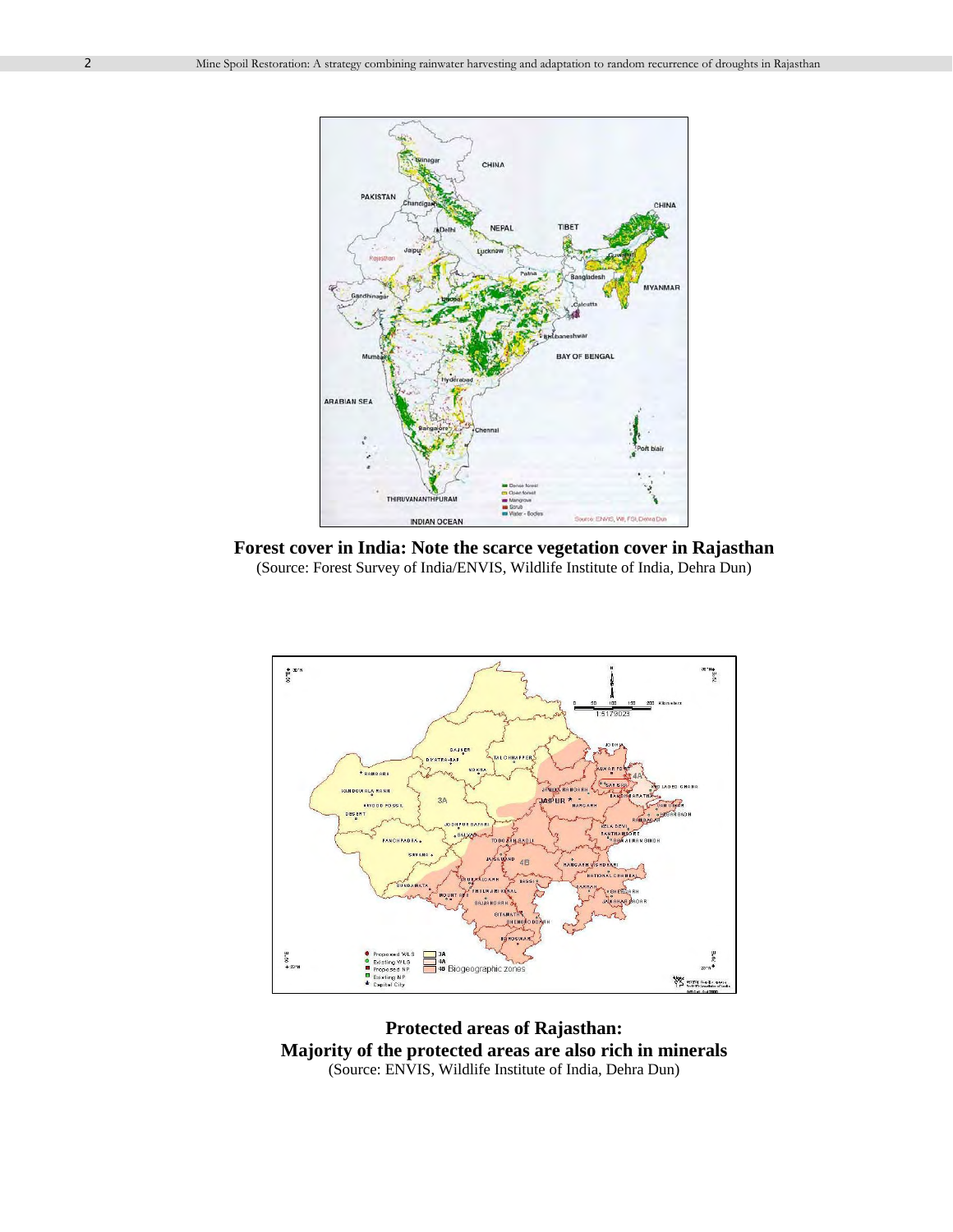#### **Traditional Water Harvesting Systems**

Rajasthan with 10% of India's geographical area and 5% of the country's population is also the driest state. The total surface water resources in the state are only about 1% of that of country. The average rainfall is  $\sim$  550 mm, with per capita water availability of about  $700 \text{ m}^3$  -low compared to all India average of about 1200 m<sup>3</sup> per person. Large parts of Rajasthan face recurrent drought forcing governments periodically to initiate famine relief works. Food and water shortages during these droughts impact men, women and children destroying their assets such as livestock and put livelihoods at risk (Sivakumar and Kerbart 2004).

Villages in Rajasthan are notable for traditional water harvesting systems (Pandey 2001, Prasad et al. 2004). Small tanks and ponds called *johads*, *talabs, talai* or *paals* have water spread areas of a few acres, and larger minor irrigation tanks often have command areas of 1000 ha or more. Rajasthan is officially reported to have 4600 such minor irrigation tanks with an estimated potential command area of 0.63 million ha (Shah and Raju 2002). These tanks are essential elements in the livelihood adaptations of local communities as aquatic and terrestrial components of tanks provide numerous ecological, social and economic benefits to society. For example, a traditional runoff harvesting system known as *khadin* in western Rajasthan is practiced where rocky catchments and valley plains occur in proximity. Runoff from the catchments is stored in the lower valley floor enclosed by an earthen bund. Standing water, if any, is discharged through the sluice before crop sowing. Crops adapted to dry environments are cultivated in *khadin* without any irrigation because soils in *khadins* are extremely fertile and retain residual moisture (Kolarkar et al. 1983). Indeed, there is clear evidence from around the world that rainwater harvesting promotes household income, reduces poverty and enhances livelihood security of poor people (Jose 2003, Qiang 2003, Fooladmand and Sepaskhah 2004).

However, these ponds and tanks numbering close to 48,000 small structures are now being neglected by people; they even do not figure in official records. As we discuss later, there is an urgent need for desilting and revival of these multifunctional structures constructed by human societies as an adaptation to climate change over the last 5000 years (Pandey et al. 2003).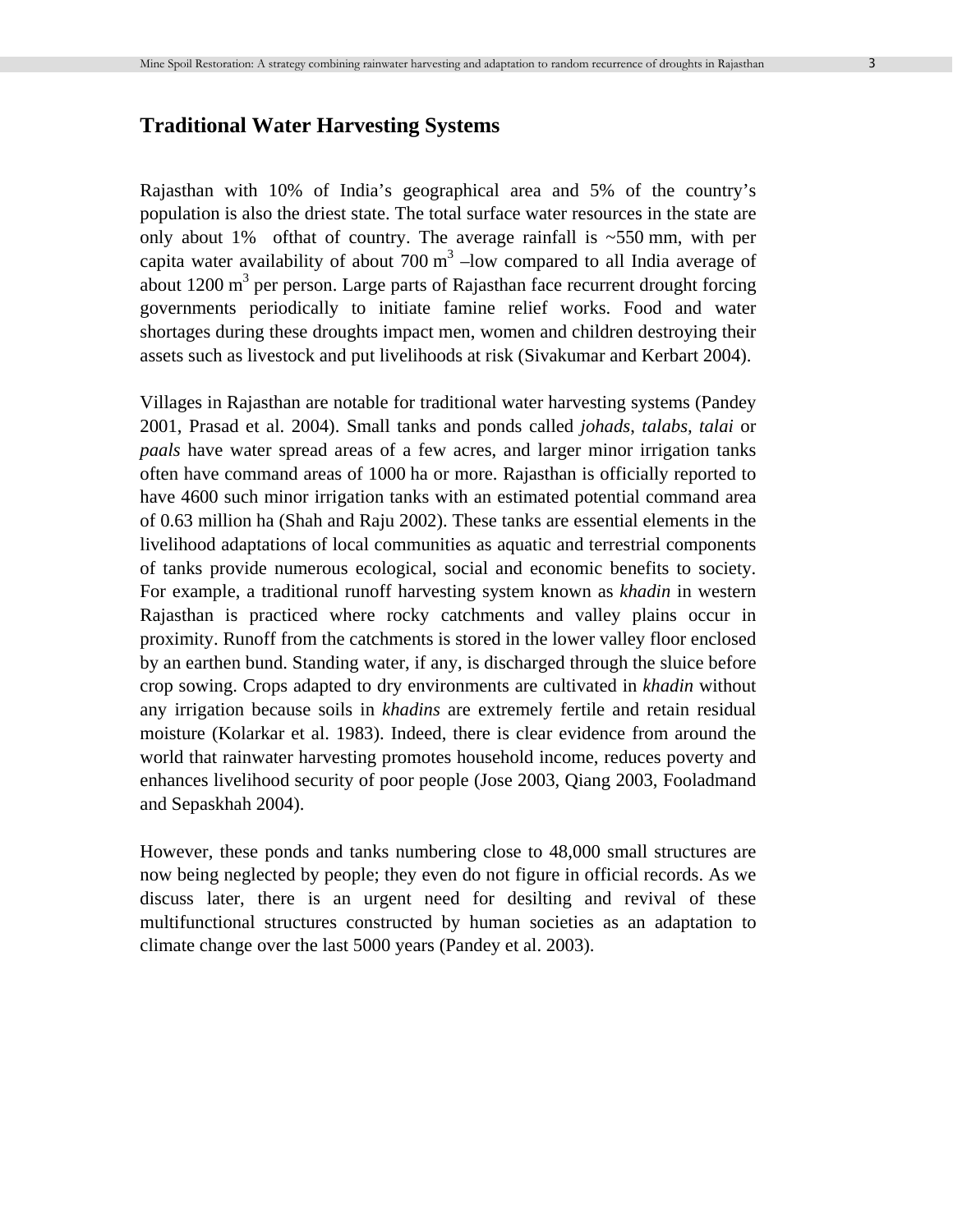

#### **Traditional tank with cultivation of aquatic nuts and mango trees on the banks; District Satna, Madhya Pradesh, India**



**A traditional pond silted-up due to sedimentation; District Bhopal, Madhya Pradesh, India**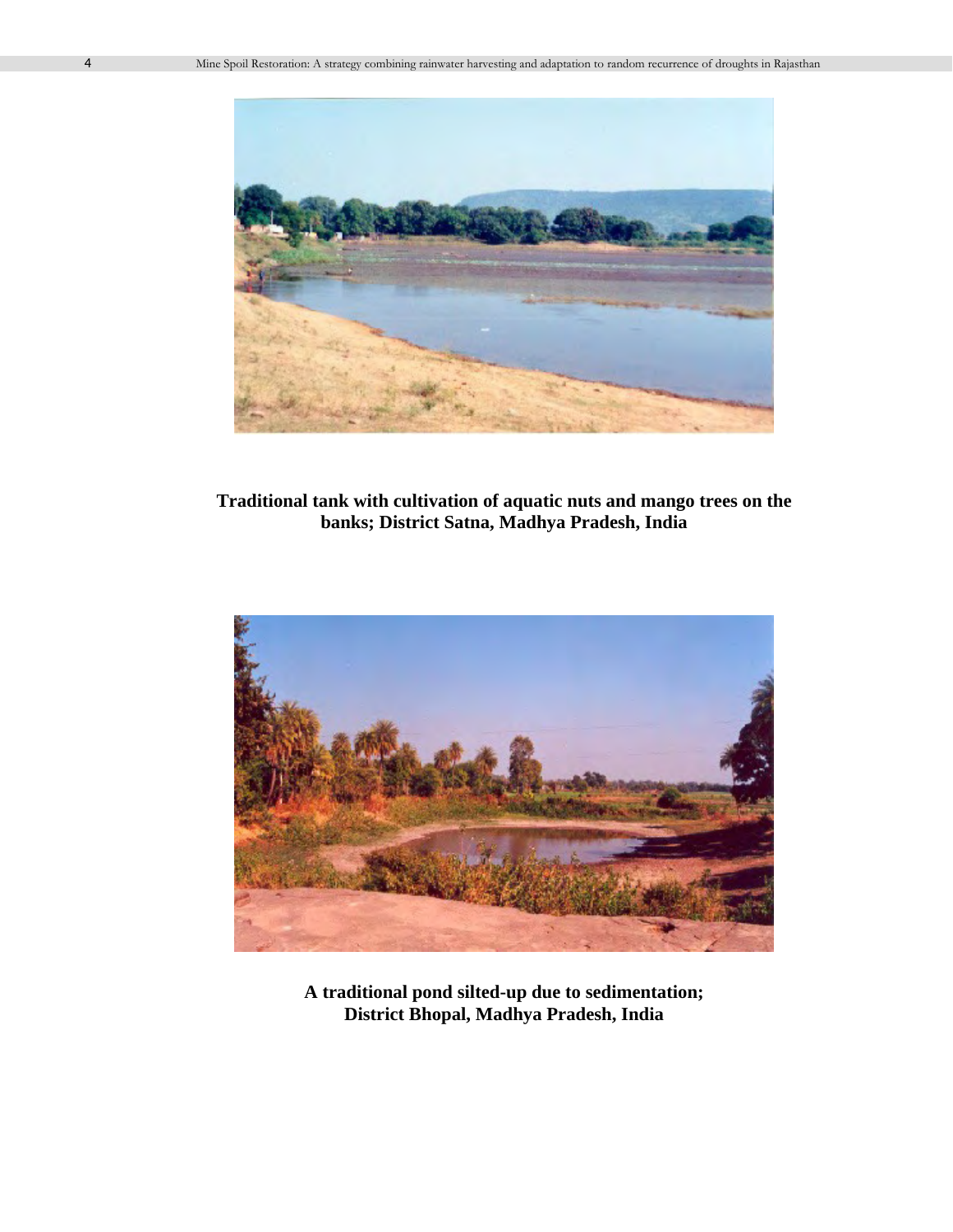

#### **Traditional tank constructed in a valley that is now heavily urbanized; Jaipur, Rajasthan, India**



**A silted up traditional tank with large trees on the embankment; District Bilaspur, Chhattisgarh, India**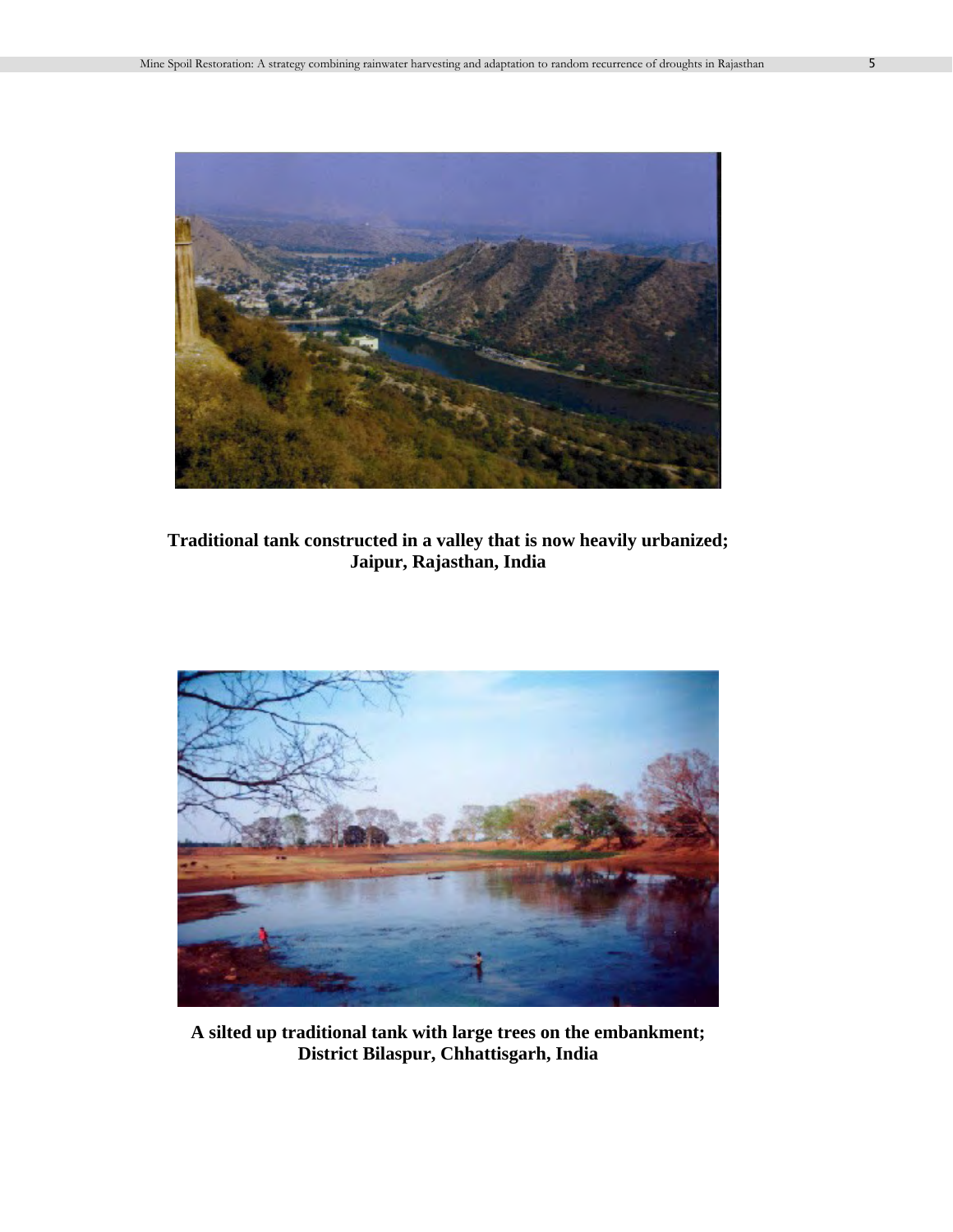#### **Ancient and Contemporary Mining in Rajasthan**

Rajasthan also provides evidence for one of the world's most ancient mining and mineral extraction. Archaeological evidence of ancient mining sites in Rajasthan suggests that the zinc, lead, silver and copper ores were worked extensively in ancient India (Craddock et al. 1983, Willies 1984, Tewari and Kavida 1984). People of Rajasthan were smelting zinc by the sophisticated distillation process at Zawar in Rajasthan by the 12th century AD. A tentative but conservative estimate suggests that 0.25 million tonnes of zinc concentrates were extracted from some 2.5 million tonnes of ore in the total mined area before modern mining commenced (Agrawal and Tiwari 2003). Thus, mines in Rajasthan were important to local people as well as neighbouring Indus-Saraswati civilization, and perhaps other contemporary economies globally.

Mining continues to be an important economic activity in India. While acknowledging that reliable estimates of mining area and production are not available, TERI (2001) notes that India produces as many as 84 minerals comprising 4 fuel, 11 metallic, 49 nonmetallic industrial and 20 minor minerals. Interestingly, more than 80 per cent of the mineral production comes from open cast mines resulting into large quantities of overburden. The mining leases numbering 9,244 are spread over 21 States and about 13,000 mineral deposits occupying about 0.7 million hectares which is 0.21 per cent of the total land mass of the country. The aggregate value of the mineral production in 1999-2000 was approximately \$10 billion. However, these estimates are difficult to reconcile to take into account the artisanal and small-scale mining in India which has seen large increase with respect to area and the production of minerals (Chakravorty 2001).

Not surprising then, at least 90 wildlife sanctuaries and national parks in India with unique biodiversity and wildlife are threatened with mining (Vagholikar and Moghe 2003). Precise estimates of extent of damage is not known and all that can be said with any confidence is that during the course of time about 0.25 million ha of land has been subjected to varying degree of mining.

In Rajasthan there are about 64 different kind of minerals contributing to an annual revenue of more than  $INR300x10^8$  (US\$1=INR43.5). Estimates of area affected by mining is yet to become available but may be substantial as there are about 9000 mining units for minerals and more than 16070 quarry licenses employing a total of about 0.5 million persons per day in the sector (GOR 1993).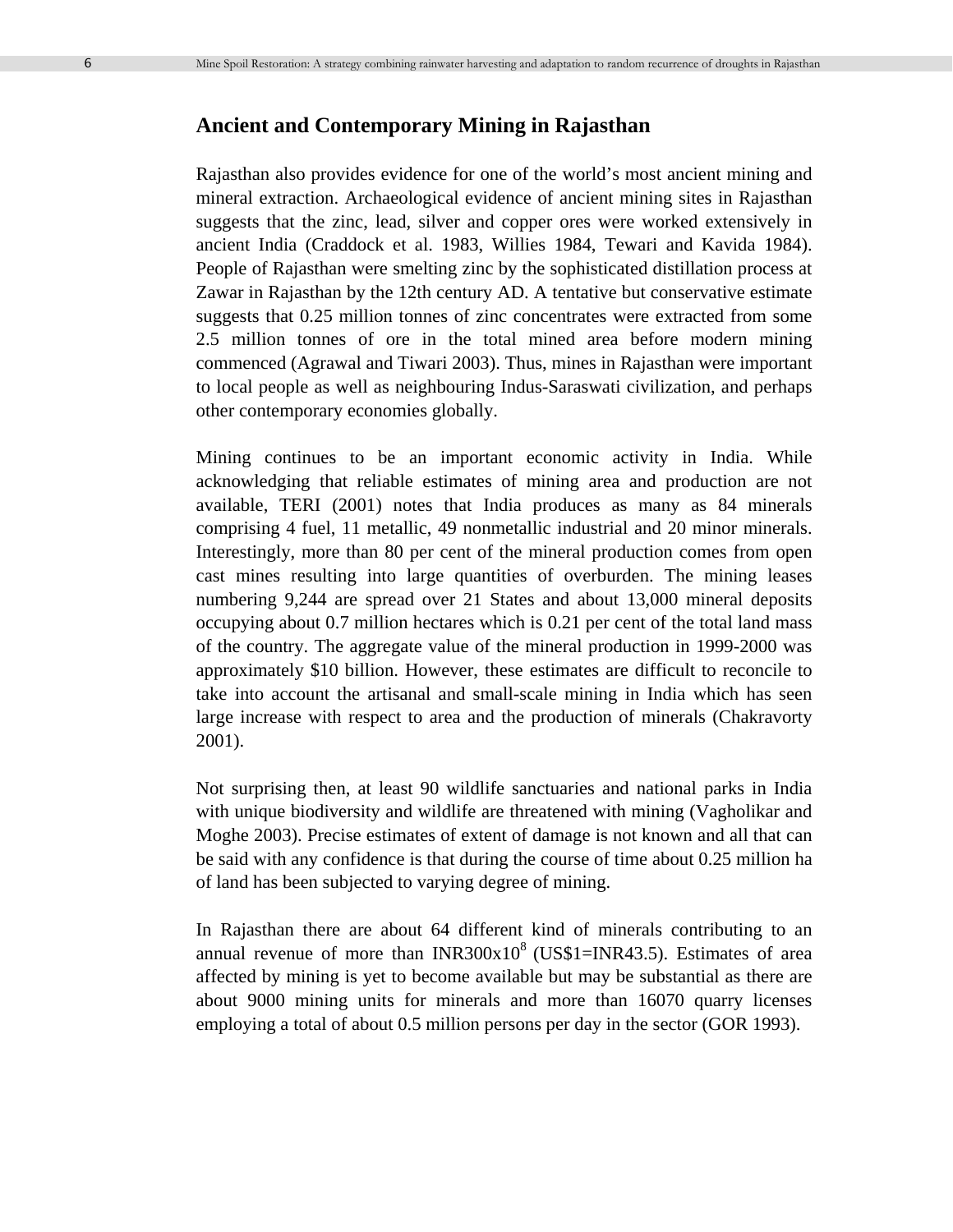All of the lands may not be owned by government, though. However, it would be useful to initiate the restoration strategy in mines and waste dumps that are situated in officially notified forest lands under the ownership of the government.

### **The Restoration Strategy**

Mine spoils left to nature may take decades to centuries to develop any vegetation cover. However, carefully planned artificial interventions that mimic natural processes can reduce this time span (Dobson et al. 1997).

An innovative strategy capable of accomplishing restoration goal has at least 6 key elements. It should:

- (i) create vegetation cover that may develop into a functional ecosystem in due course of time;
- (ii) provide strong livelihoods improvement incentives to local stakeholders in the form of augmented supply of goods and services;
- (iii) provide an effective framework for cooperation among the stakeholders;
- (iv) address both local challenges and the connected global issues;
- (v) include innovative institutional and financial mechanisms to make it self-enforcing and self-sustaining; and
- (vi) maintain options and flexibility for adaptation.

In other words, a holistic science and policy that draws on sustainability science to address the imperiled nature-society interactions is necessary to construct a self-sustaining multifunctional ecosystem capable of supporting biodiversity, performing ecosystem functioning and providing ecosystem services to strengthen livelihoods. A good strategy for mine spoil should also be in coherence with the prevailing policies and actions on water, mineral, wildlife and forest. It should also essentially provide benefits in terms of climate change mitigation and adaptation.

In coherence with these key elements, we propose a strategy for mine spoil restoration aimed at creating a multifunctional ecosystem in mine waste dumps. As we describe in the following sections, our strategy combines the simultaneous revival of traditional water harvesting systems, ground water recharge, enhanced biomass production and an adaptation to random recurrence of droughts in Rajasthan.

To our knowledge, the holistic strategy we suggest here has neither been proposed nor been implemented in its present from. However, our proposal incorporates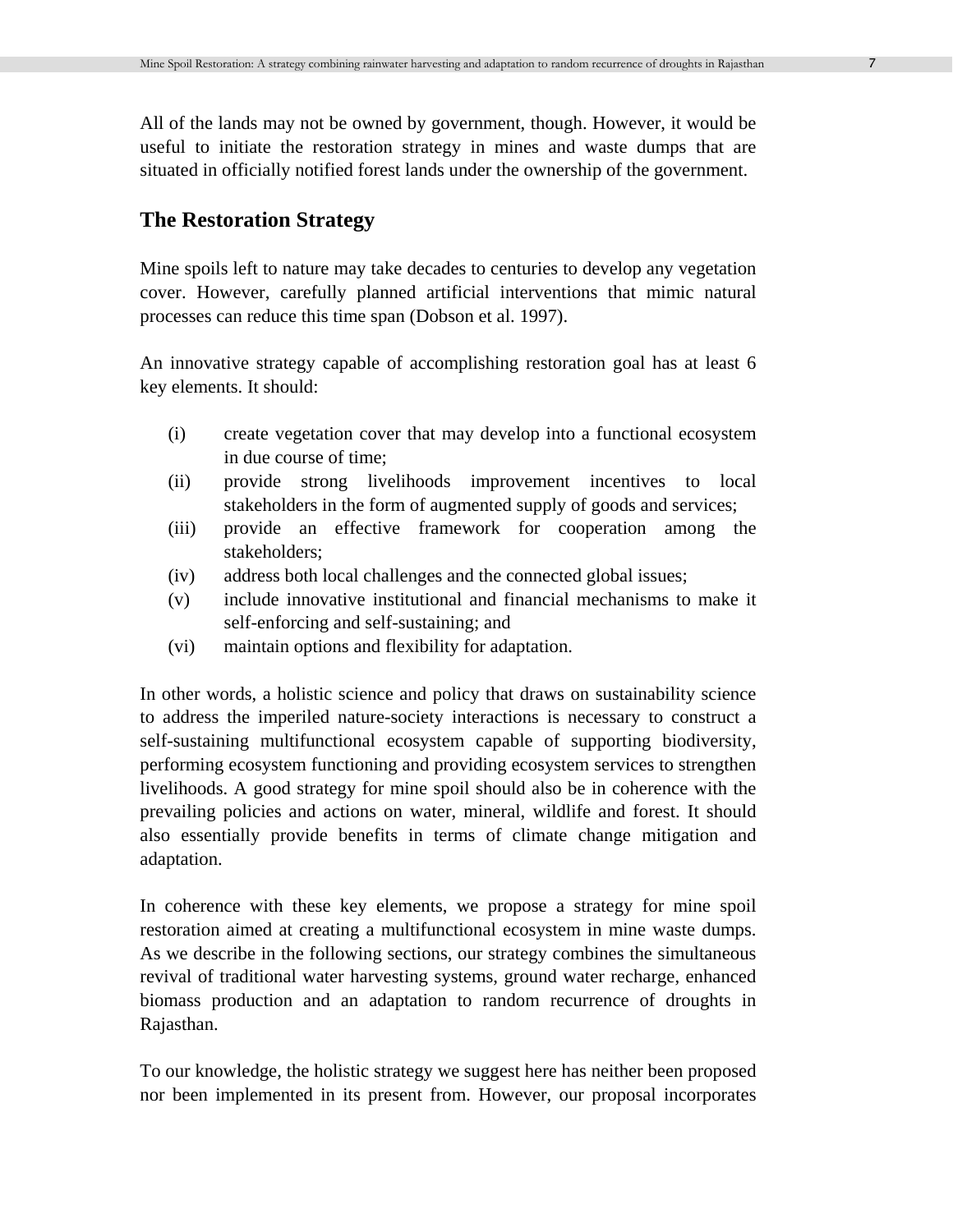lessons from different strategies tried in large number of places within Rajasthan and elsewhere (see, for example, Soni 2003, Singh et al. 2002, Soni and Vasistha 1986, Soni et al. 1989, 1992, Sharma et al. 1998, 2004, Pandey 2002b). We suggest that the restoration strategy may be implemented as an experiment in adaptive restoration.

In the following sub-sections we provide the details of the strategy proposed.

#### **Site leveling**

To the extent possible, mine spoils need to be leveled or terraced in order to provide suitable substratum. Leveling will vary according to the type of mine, methods of mining and the way in which a particular area has been worked. For instance, in case of surface and opencast mines the procedures will be leveling and fencing of the area. In case of shaft and underground mines although overburden can be treated in similar fashion but mined out areas and abandoned mines will have to have different strategy depending upon the context. Mined out areas in hillside slopes may require contour dikes. Leveling will provide a base of coarse material over which to spread sediment. Some of the large mining pits that have developed into reservoirs can be developed as water-bodies aesthetically appealing for ecotourism and simultaneous fish culture to support local livelihoods.



**Mine spoil left in situ after the extraction of economically useful material; Kota, Rajasthan, India**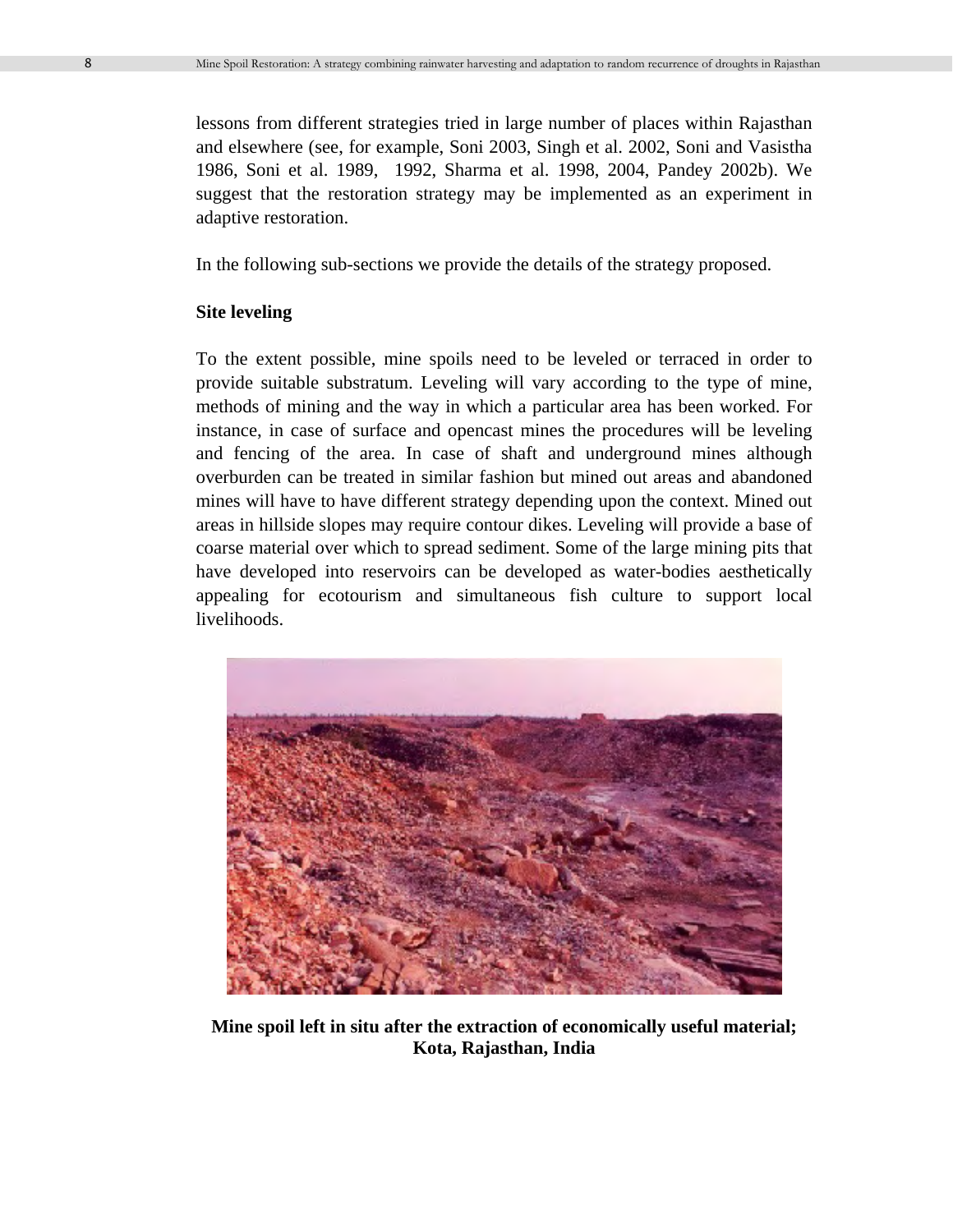

**Mine pit reservoir; Kota, Rajasthan, India**

#### **Sediment removal from traditional water harvesting systems, transport and spreading over the mine spoil**

The main physical problems with mine spoils are shallow substrate of soil (or often lack of it), large cavities in the very coarse-grained substrate, very high stone content, extremely coarse texture, compaction, and the limited availability of moisture. The main chemical problems are the lack of nitrogen and phosphorus due to the lack of organic-matter content, low cation exchange capacity, and base saturation (Jim 2001).

To overcome these challenges, addition of organic wastes is useful that ultimately increase N fertility and stimulates microbial action (Singh et al. 2000' Wong 2003). Excavated sediment of ponds and tanks is an effective indigenous soil amendment practice in India. Pond silt is not only productive but also a seed bank for a variety of grasses, herbs, shrubs, and trees (Pandey 1996). This silt, rich in organic material, can be used for preparation of topsoil layer of about 30-50 cm over the mine waste and leveled pits. The silt layer increases the productivity of the land and also helps in ground water recharge. Transporting the silt away from ponds and using it for organic enrichment of mine spoil serves other purposes as well including the safe disposal of excavated sediment and solid waste, ecological restoration of mine-waste, and increased rainwater storage capacity for people and nature in village tanks.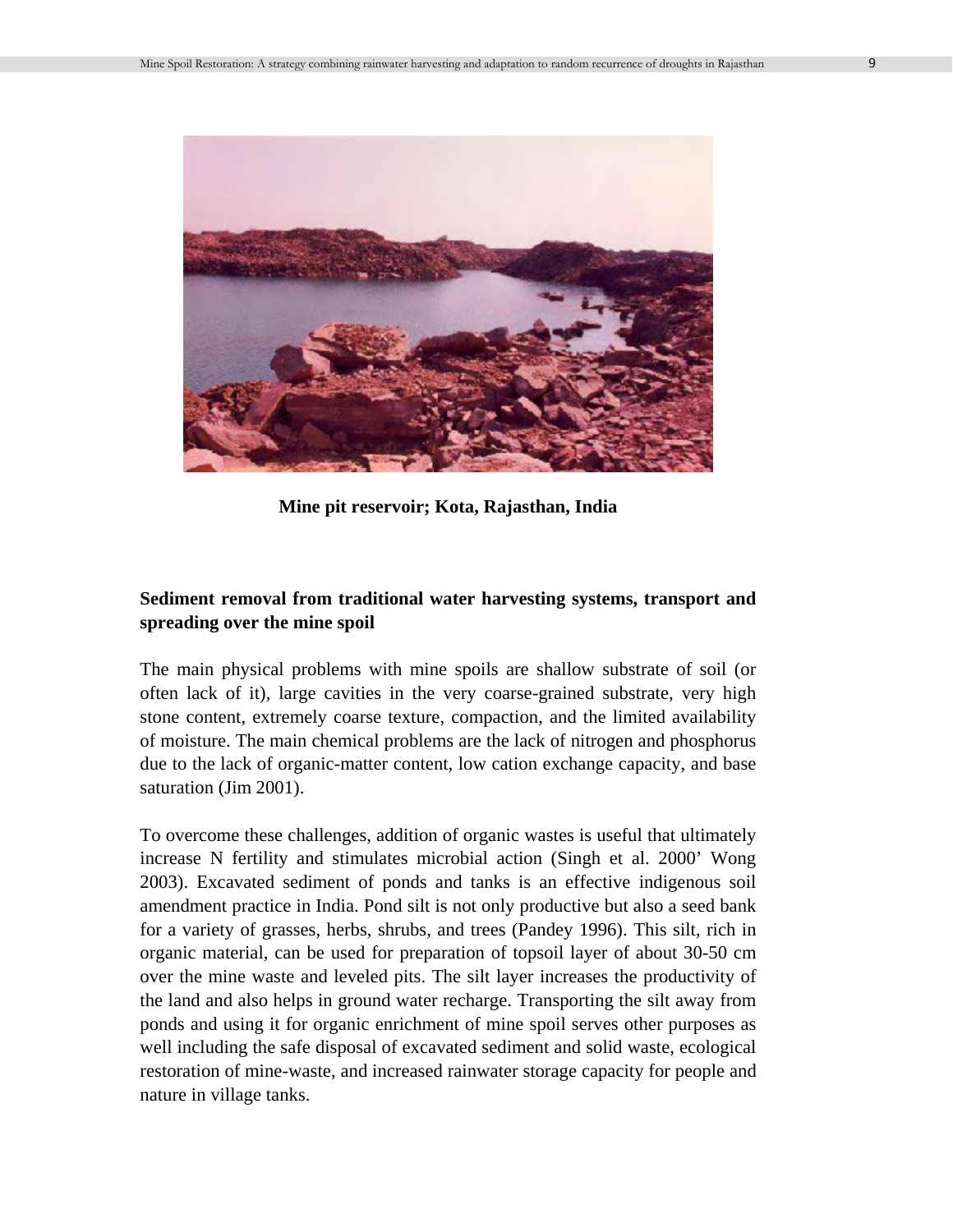In addition to the above activity, *in situ* moisture conservation to encourage growth of vegetation over mine spoils could be useful. For example, rehabilitation success to revegetate mine spoils in arid regions in India was achieved using a combination of *in situ* rainwater harvesting, soil amendments, and establishment of trees, shrubs and grasses (Kumar et al. 1998, Sharma et al. 2000, 2001).

In many cases toxicity of mine spoils due to presence of metals affects the restoration plan. In such cases, one of the methods that also can be applied along with sediment use is microbial enrichment of the ore where ever feasible. Some arbuscular mycorrhizal fungi (AM fungi) native to limestone mine spoils may play a critical role in rehabilitation of mine spoils in arid Rajasthan. AM-fungi have positive role in improving the water and nutrient uptake and enabling the plants to withstand high temperatures (Rao and Tak 2002).

It should be noted here that the best practice should have been the safe storage of topsoil for reuse in restoration before mining commenced (Rate et al. 2004). This is a mandatory requirement. However, as that has not happened the strategy we propose is a practical one.

How feasible is the proposal to remove sediment from water harvesting systems? Only a small number of the 48,000 ponds and tanks in Rajasthan have been periodically de-silted by villagers in the past. This neglect has resulted in large quantities of silt accumulation which can be removed from the water impounding area. For instance, de-silting of lake Man Sagar in Jaipur yielded approximately 0.5 million cubic meters of silt which has been used for strengthening of embankment and construction of islands for migratory birds in their wintering grounds. Preliminary results of direct seeding in the islands have been very encouraging.

#### **Direct seeding**

Mine spoil treated with sediment can subsequently be fenced as protection againt grazing by free-ranging livestock and directly seeded with suitable species.

Direct seeding of native species has been found to be is a useful and cost-effective restoration method globally (Camargo et al. 2002, Parrotta et al. 1997, Parrotta and Knowles 1999, Pandey 1996, Singh et al. 2004). Direct sowing provides a large base for choice of species. Seed mixture for direct seeding must be carefully selected based on physical and chemical properties of mine spoil as well as ecological, economic and social criteria. An useful approach is to include a set of selected indigenous herbs, grasses, shrubs and trees known as framework species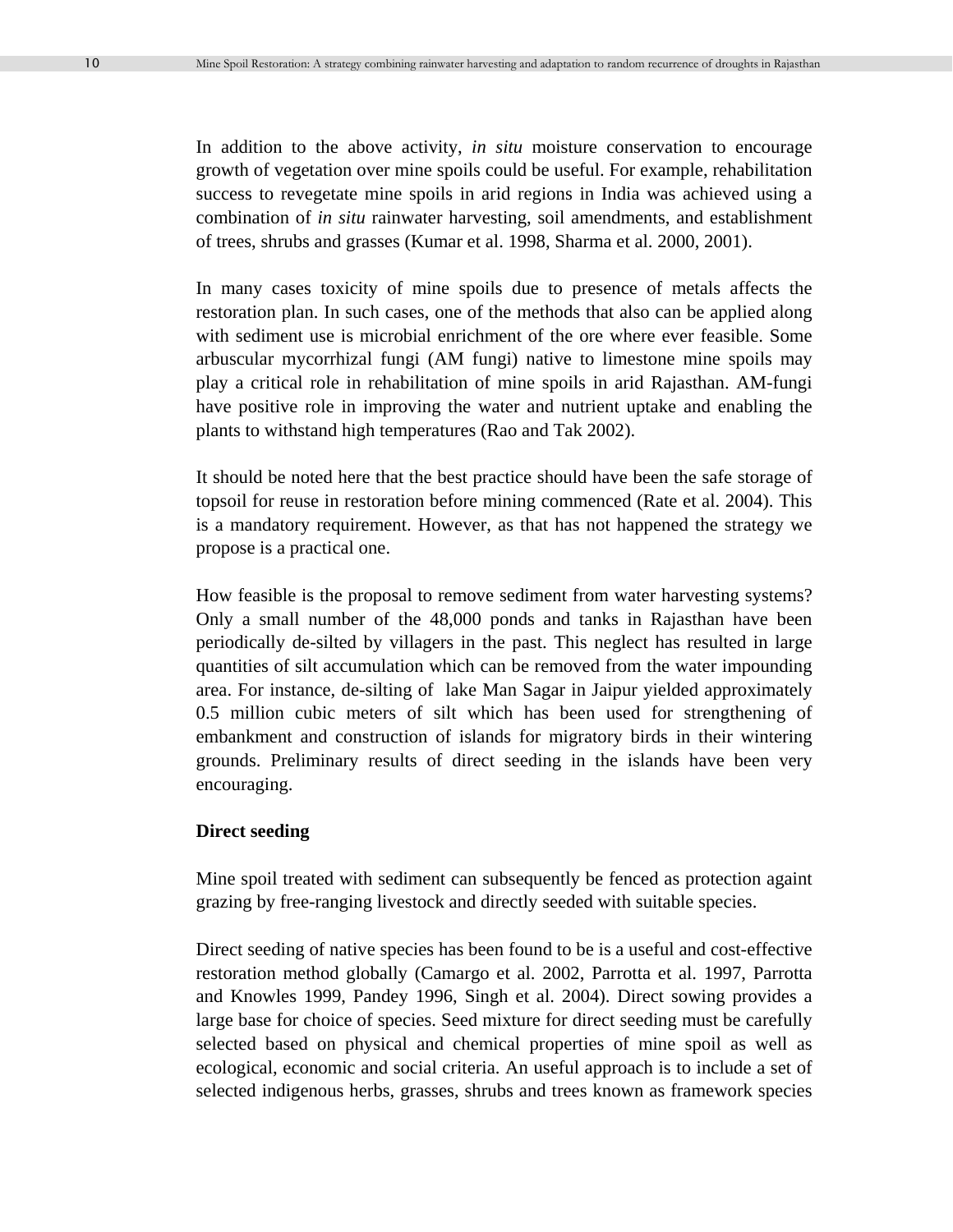because they help re-establish a basic forest structure that catalyses the recovery of biodiversity (Elliott *et al*. 2003).

Identification of a candidate set of framework tree species for direct sowing is guided by six main criteria:

- (i) multiple use local species that yield forest products to support livelihoods of the communities;
- (ii) reasonably fast growth with dense spreading canopies which rapidly shade out weeds;
- (iii) ease of collection and storage of seeds;
- (iv) a reasonable success in direct seeding;
- (v) attraction to wildlife (such as fruit and nectar or perching and nesting sites), because birds attracted by such species disperse seeds of other species into the restoration sites;
- (vi) leguminous species, because they enhance soil microbial biomass and N mineralization and promote growth of other saplings growing in their vicinity.

As several keystone species are also socio-culturally valued, their inclusion in ecological restoration programme is helpful. Examples of such species are *Ficus religiosa* and *Ficus bengalensis*, *Bombax malabaricum*, *Prosopis cineraria*, and *Acacia* species. Fruit-eating animals and birds prefer to eat figs even when other food is abundant, as high calcium levels contribute to the desirability of figs as food for many animal species (O'Brien et al. 1998). Direct sowing such ecological and cultural keystone species may therefore enhance natural seed dispersal and accelerate succession in mine spoils.

Some of the species may grow better in mine spoils. A study by Rao and Tarafdar (1998) found that *Prosopis juliflora*, *Salvadora oleoides*, *Cenchrus ciliaris* can grow well in mine spoils. *Salvadora oleoides*, *Colophospermum mopane* and *Pithecellobium* dulce have been noted to be calcium-loving plants. These species can be useful for rehabilitation of gypsum mine spoil in Thar desert.

Production of seedlings in the forest nursery requires large inputs in terms of time and money. The expenditure can be minimized, by opting for the direct sowing. Direct sowing is also comparatively easier in term of maintaining the proper proportion of species. It can be combined with planting and natural regeneration. Direct sowing helps in enhancing biodiversity per unit area, perhaps because it accelerates natural plant succession processes, as the ground cover created by newly germinated seeds acts as a nurse crop and can trap air-borne seeds from the vicinity (Jha et al. 2000; Jha and Singh 1993). Direct sowing requires simple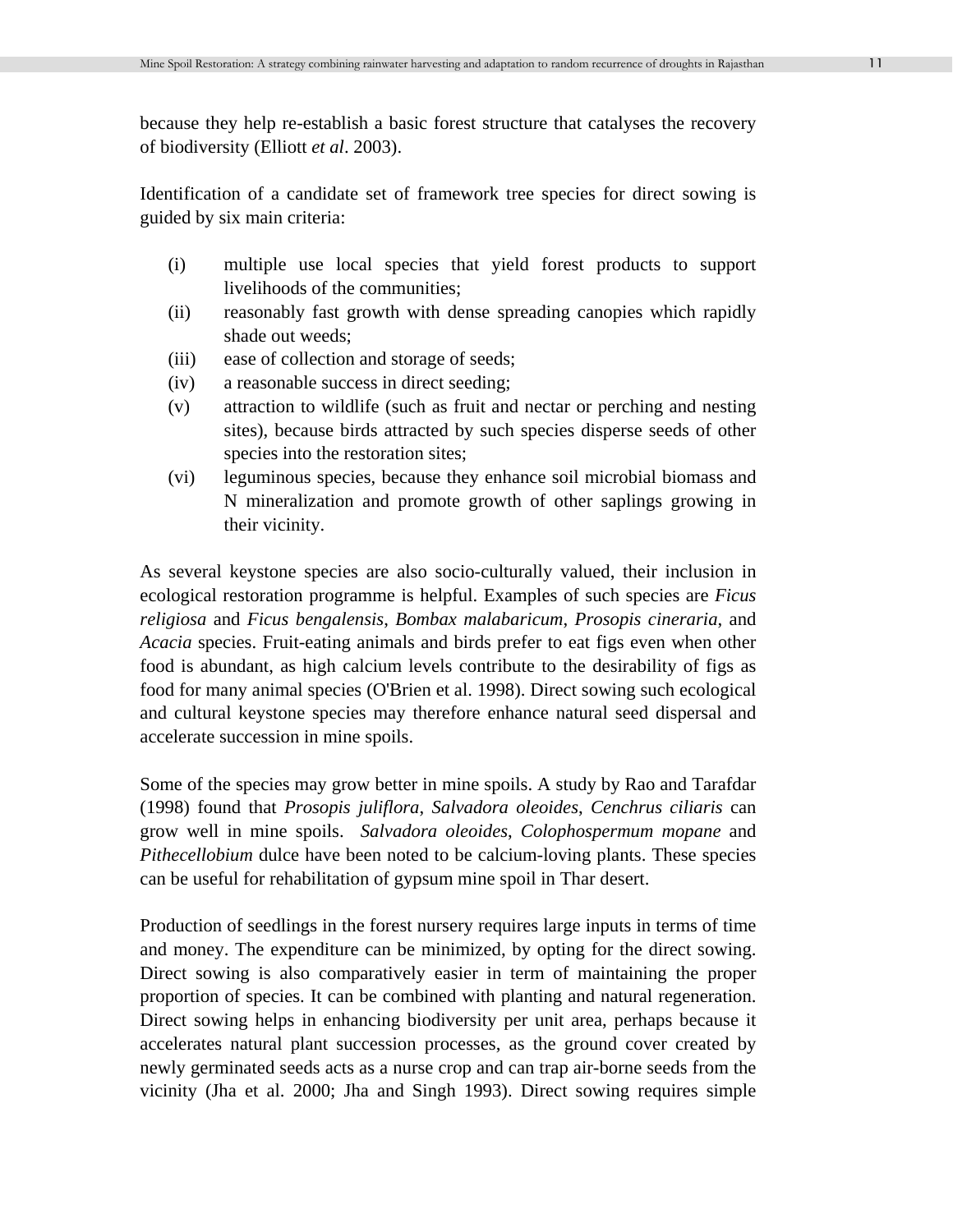technique for *in situ* collection of rainwater with the help of suitable soil work such as trenches and saucers. Thus, multi-tier vegetation (i.e. vegetation assemblage layers of herbs, shrubs and trees with differential height profiles) can be effectively developed (Pandey 1996).

## **Institutional Innovations for Restoration and Livelihoods Improvement**

The restoration strategy we suggest can work only in a conducive environment by providing "spaces" to local people to participate and take decision on different aspects of restoration. This is the most crucial aspect to involve local communities and help them craft regimes for livelihoods improvement. Although there are administrative departments within the government addressing water, forests, mining and drought policies but there remains a lack of coherence in working of these. But, we can find "spaces" in existing legal and policy frameworks such as joint forest management. We suggest that village forest management and protection committees created for joint forest management (JFM) can be employed for restoration of mine spoils and revival of rainwater harvesting systems provided that the government departments facilitate them and provide an opportunity to take their context-specific decisions.

A large network of forest protection committees is already functioning in India. An estimated 84,632 JFM groups involving 8.38 million families are managing 17.33 million hectares (mha) of forests (or 22.2% of the 76.5 mha of total recorded forest land) in 27 States of India. Total number of population covered under the community forestry programme is 62.39 million (Bahuguna et al. 2004). Likewise, there are 3667 village forest protection and management committees managing 3,76,766 ha plantations and forests in Rajasthan. These village institutions should be viewed as starting points for implementation. We recognize, however, that all may not be well with JFM institutions and we need identification of challenges to craft workable local regimes that address restoration and livelihoods simultaneously (Sekhar 2000, 2004; Kaushal and Kala 2004; Rishi 2003). The real challenge lies in providing flexibility within the JFM policy to adapt and innovate for achievement of mine spoil restoration and revival of water harvesting systems.

#### **Financial Resources for Restoration**

We must note here that dredging and transport of sediment and subsequent use for restoration shall be a costly affair. But society has limited options: either keeping mine lands derelict and ponds ruined, or enhancing productivity through restoration and revival.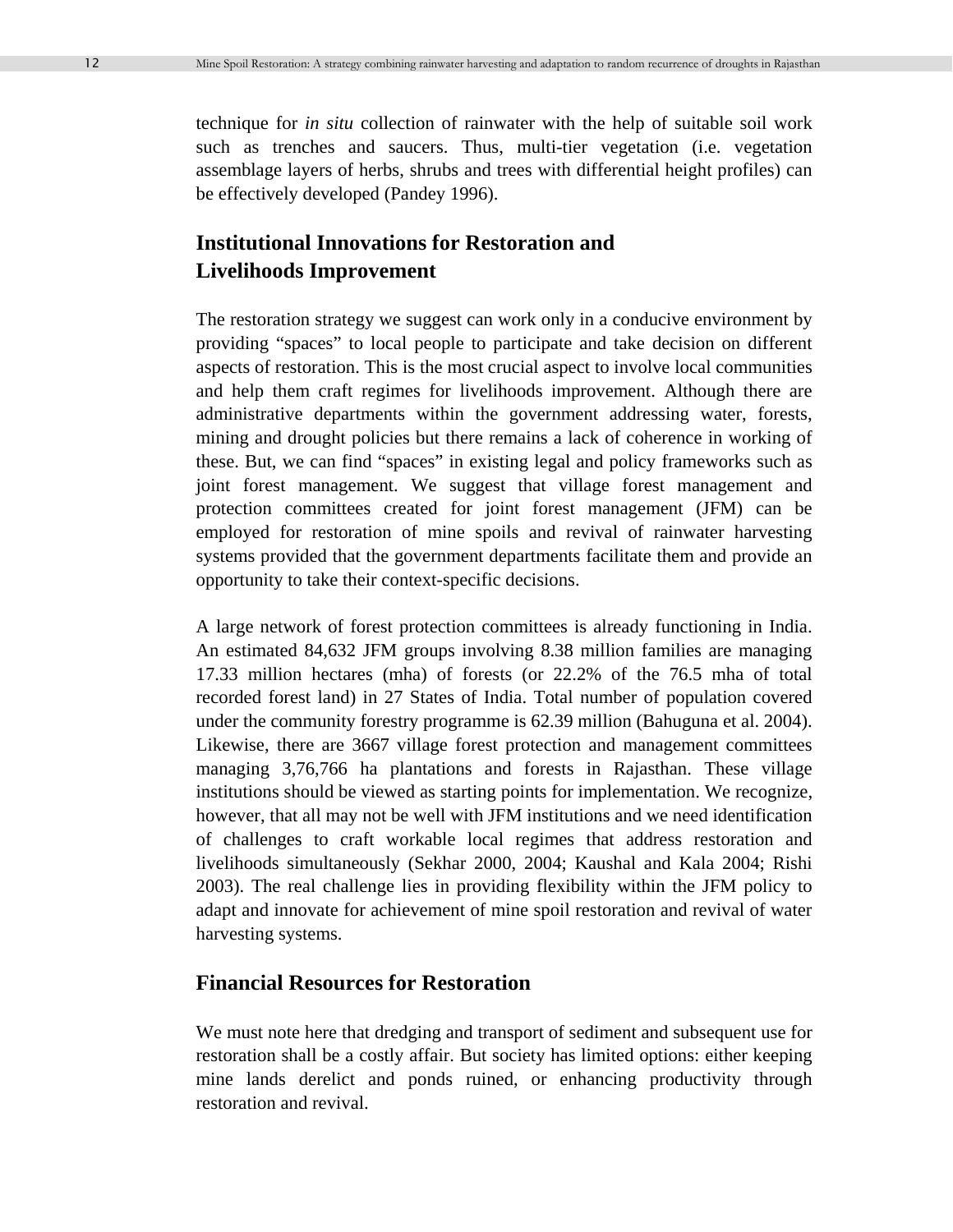The model proposed here may need resources ranging between US\$5000 and US\$10000 per ha depending upon the degree of mining and dereliction of lands. These are tentative estimates and a more robust idea of costs would become known after implementation of our strategy. In the year 1986 an economic analysis showed that costs for reclaiming mining overburden were INR 66000/ha (Soni and Vasistha 1986). The high costs, however, should not be surprising as a recent global analysis notes that annual cost in some cases can be as high as US\$ 1 million per  $km<sup>2</sup>$  in programmes that require restoration to recover conservation value (Balmford et al. 2003). The resources can be mobilized by three stakeholder-departments: Mines, Water/Irrigation and Forest. Finances for silt removal can be mobilized from the ongoing efforts of the government for promotion of rainwater harvesting. Transport and spreading of sediment and protective fencing of the restoration areas can be financed by Department of Mines in collaboration with mine owners. Forest Department may provide technical guidance and genetic resource (seeds, vegetative cuttings, plants).

In addition, it would be useful to consider mobilizing financial resources for restoration through a clear legal framework that forces mine owners to finance restoration of mine spoils. Along with command and control measures, it is also important to make use of financial tools like performance bonds. Government policies need to craft mechanism for mine owners to ensure that they are compensating for the environmental damage.

Although design and enforcement of mine spoil restoration policy must accept the role of incentives to retrieve and store topsoil before starting the mining operations, but we note that such operation are possible before the start of mining only. It would be useful to clarify to mine owners that they need to finance the full cost related to: (i) pre-mining vegetation and soil removal, (ii) protection to adjacent vegetation and trees as seed source, (iii) post-mining restoration of overburden, (iv) treatment to adjacent farmlands and streams affected by mining operations, and (v) cost of the preventive measures to mine-induced groundwater pollution. These are essential measures that will provide robust incentives to mine owners for minimizing damage to the environment.

# **Pilot Implementation at Sariska Tiger Reserve**

The strategy we propose is conceptually robust as well as coherent with natural resource policies and can be implemented as such. Nonetheless, we realize the limitation of resource availability for large scale implementation. Thus, strategy can be implemented in a phased manner as a learning experiment initially in 215 closed mines around Sariska Tiger Reserve. There have been mining problems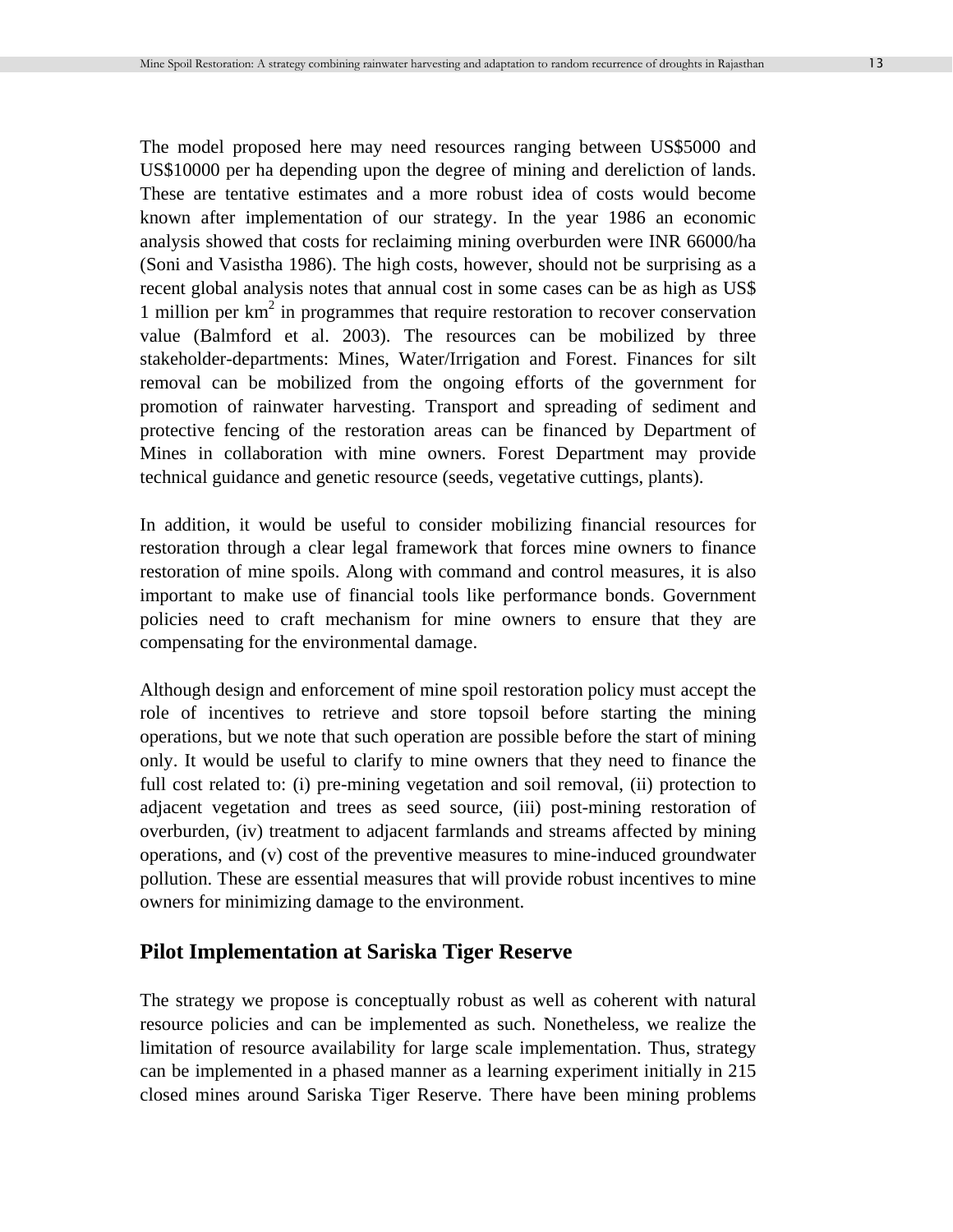primarily for dolomite in the reserve. A survey in 1989 found that over 200 mines fell in the protected forest area and over 40 in the partly protected area (GOI 1993). Our suggestions for implementing the restoration around Sariska Tiger Reserve are guided by three core considerations:

- (1) The reserve provides home to the western most population of *Panthera tigris tigris* globally. Even as the park is so critical for survival of tiger population there are severe conflicts over the use of natural resources. In early 1990s the Supreme Court of India ordered closure of 215 mines in and around Sariska Tiger Reserve (TERI 2001). Restoration of these mines is expected to help in eco-development and provide learning and adaptation for large-scale implementation elsewhere. Adjoining district Jaipur has another potential wildlife habitat in Jamwa Ramgarh wildlife sanctuary. This protected area is a critical watershed forest for local communities. It may also be a spillover area for young tigers of the Sariska reserve. Anecdotal evidence suggests that mining for talc and marble may have degraded about 32 square kilometers area in the sanctuary (Banks et al. 2003).
- (2) There are numerous traditional water harvesting systems surrounding Sariska Tiger Reserve. Although many of these have been revived, and new ones are being constructed, there is a critical need to address the availability of water for wildlife and people. Sediment removal from the traditional *johads* (ponds) shall be useful as an adaptation to random recurrence of drought in the area.
- (3) In spite of conflicts over the use of natural resources and damage to crops and livestock by wild animals, local people still have a positive attitude towards the Sariska Tiger Reserve, because of tangible benefits derived from the Reserve in terms of fodder and fuelwood, wildlife tourism, and cultural and religious attitudes towards wild animals (Sekhar 1998, 2000, 2001, 2003). Implementation of the strategy shall provide insights and help learn the operational aspects of integrated natural resource management, which is recognised in principle but seldom implemented.

#### **Conclusion and Way Forward**

Interdisciplinary approaches that accord respect to alternative knowledge systems are needed to address the effects as well as responses of human activities on tropical ecosystems (Bawa et al. 2004). Restoration should thus focus on scientific understanding as well as strategic inclusion of local people, and their values and knowledge into the restoration process (Janzen 1998, Pandey 2003,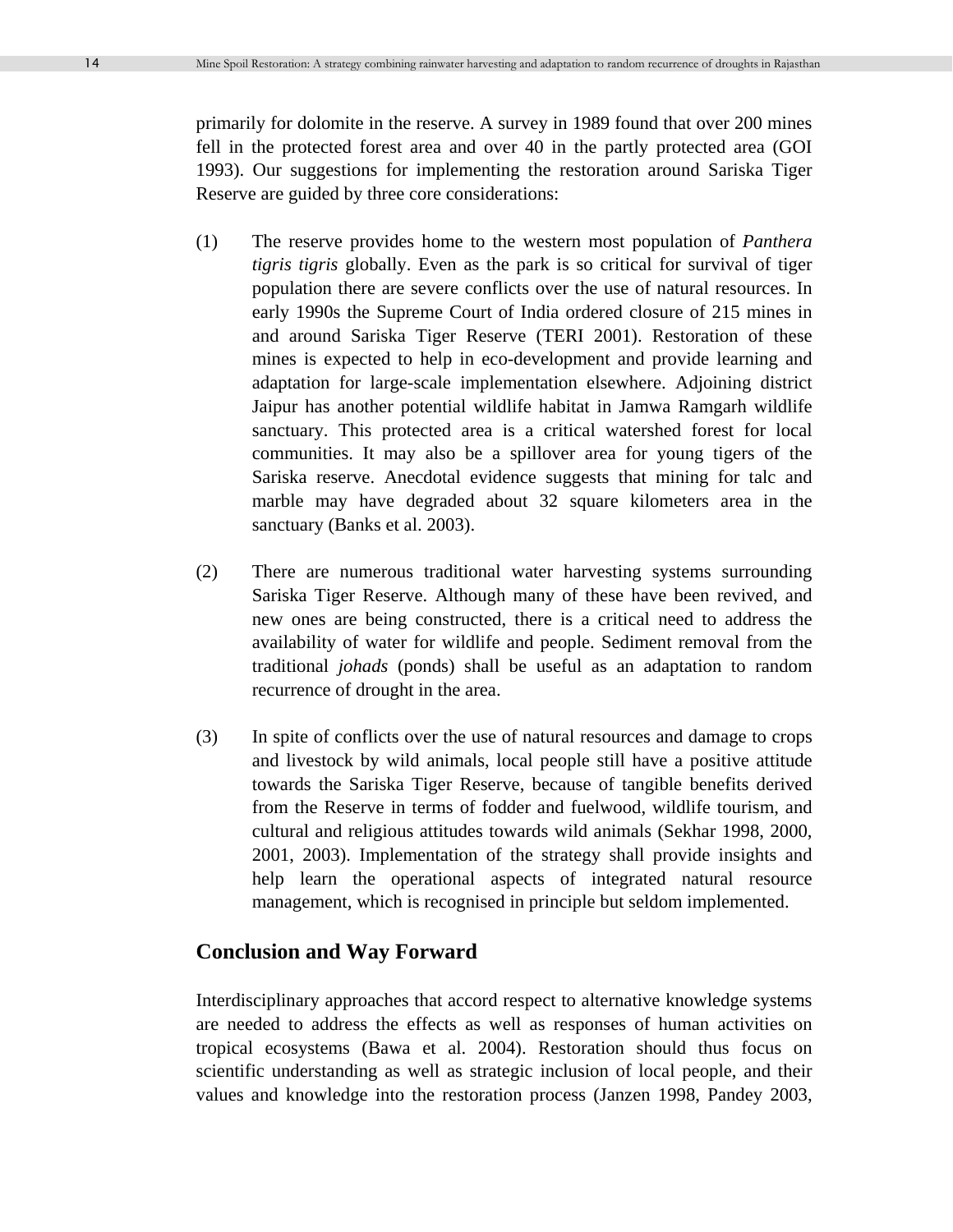Sayer et al. 2004). In consonance, we have argued a strong case, and designed a commensurate strategy, for simultaneous revival of traditional water harvesting systems and restoration of mine spoils in Rajasthan. In order to convert mine wastes, and ruined traditional ponds and tanks from environmental hazards to a learning opportunity, we need to implement a strategy for restoration, adaptation and productivity enhancement in such a manner that it also promises better prospects for sustainable livelihoods improvement to people dependent on natural resources.

Ancillary benefits of the proposed strategy include revival of traditional rainwater harvesting, enhancement of groundwater replenishment, safe disposal and use of solid waste, enhancement of the rainwater storage capacity in traditional village ponds and lakes, and drought-proofing in Rajasthan. Restoration also promises to enhance the aesthetic appeal of blighted hills in a state noted for tourism.

Although enough is known to initiate implementation, we recognize two issues for further research. First, collection of data regarding the precise area under various mining leases, active mining, waste dumps and abandoned mines is urgently required. Second, as the implementation progresses, research and learning about the impacts of mine spoil restoration and concurrent revival of traditional water harvesting systems on livelihoods improvement shall be useful.

Finally, we note that although our analysis has focused locally, lessons learnt through implementation may hold promise for other regions and countries facing similar challenges.

#### **Acknowledgements**

DNP acknowledges the support of colleagues at Center for International Forestry Research, Indonesia including Dr. Brian Belcher, Dr. William Sunderlin, Dr. Unna Chokkalingam, Dr. Douglas Sheil, Dr. Bruce Campbell, Dr. Doris Capistrano and Dr. David Kaimowitz. DNP is also grateful to Dr. Mark Poffenberger and Dr. Kate Smith-Hanssen, Community Forestry International USA; Dr. Kinsuk Mitra, Winrock International India; Dr Peter Jipp and Dr. Grant Milne, the World Bank, Washington DC for help. Support of Government of Rajasthan and Government of India is acknowledged.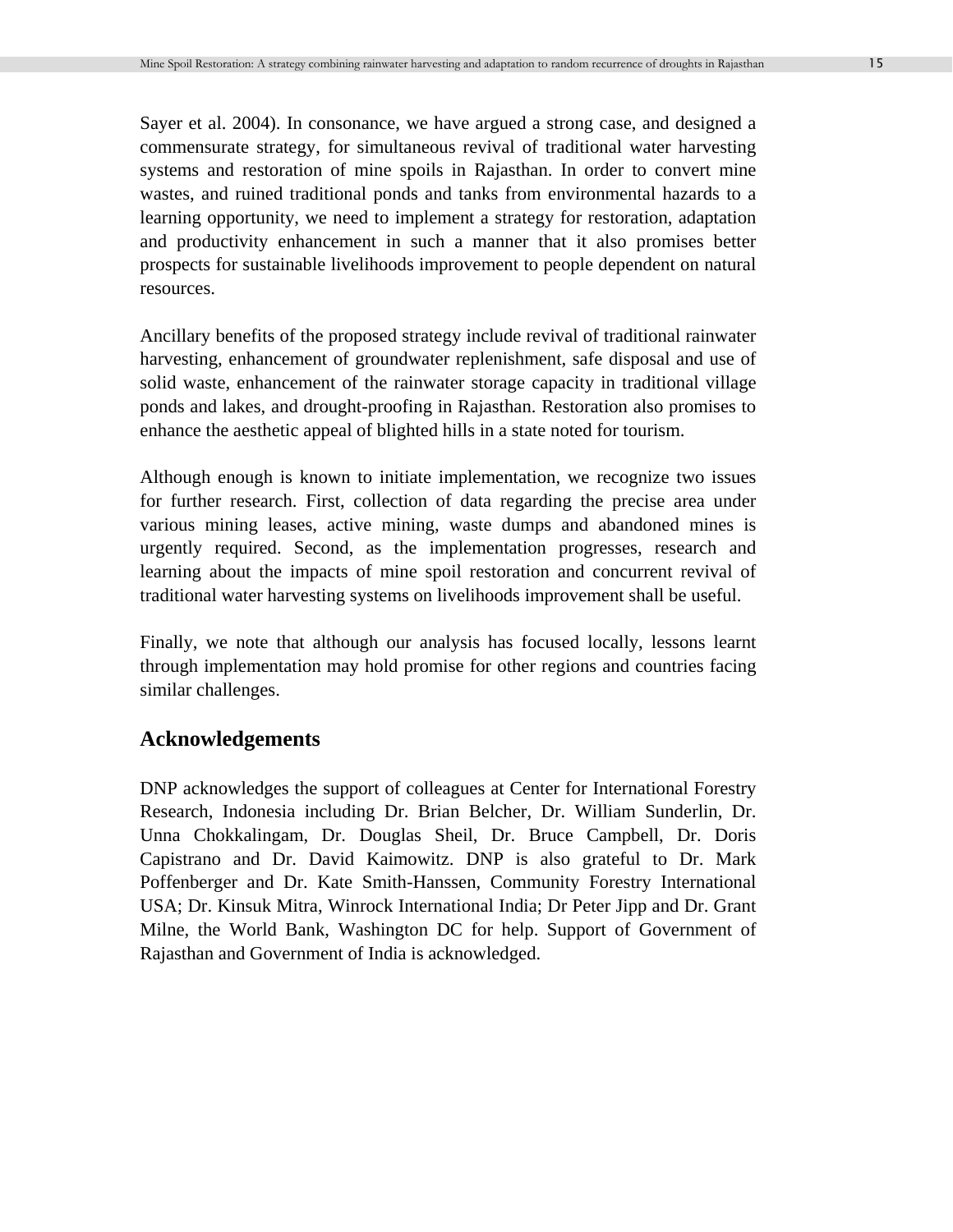#### **References**

AGRAWAL, D. P. and TIWARI, L. 2003. India was the first to smelt Zinc by distillation process. [Online] http://www.infinityfoundation.com/mandala/t\_es/t\_es\_agraw\_zinc.htm.

AUKLAND, L. 2002. Forestry in the CDM - a true compromise? *International Forestry Review* **4**: 81-84.

BAHUGUNA, V. K., MITRA, K., CAPISTRANO, D. and SAIGAL, S. (eds.) 2004. *Root to Canopy: Regenerating forests through community-state partnerships*. Winrock International India/Commonwealth Forestry Association-India Chapter, New Delhi, 320 pp.

BALMFORD, A., GASTON, K. J., BLYTH, S., JAMES, A. and KAPOS, V. 2003. Global variation in terrestrial conservation costs, conservation benefits, and unmet conservation needs. *PNAS* **100**: 1046-1050.

BANKS, D., MOLE, N. and SHAH, P. (EDS.). 2003. *Undermined: destruction of tiger habitat in India*. Environmental Investigation Agency, London/Washington DC, p.18.

BAWA, K. S., KRESS, W. J, NADKARNI, N. M., LELE, S., RAVEN, P. H., JANZEN, D. H., LUGO, A. E., ASHTON, P. S. and LOVEJOYT. E. 2004. Tropical ecosystems into the 21st century. *Science* **306**: 227-228.

BOYD, E. 2002. The paradox of the CDM and sustainable development. *International Forestry Review* 4: 77-80.

CHAKRAVORTY, S. L. 2001. *Artisanal and small-scale mining in India*. IIED, London.

CRADDOCK, P. T., GURJAR, L. K. and HEGDE, K. T. M. 1983. Zinc production in medieval India. *World Archaeology* **15**: 211-221.

DOBSON, A. P., BRADSHAW, A. D. and BAKER, A. J. M. 1997. Hopes for the future: Restoration ecology and conservation biology. *Science* **277**: 515-522.

ELLIOTT, S., NAVAKITBUMRUNG, P., KUARAK, C., ZANGKUM, S., ANUSARNSUNTHORN, V. and BLAKESLEY, D. 2003. Selecting framework tree species for restoring seasonally dry tropical forests in northern Thailand based on field performance. *Forest Ecology and Management* **184**: 177-191.

FOOLADMAND, H. R. and SEPASKHAH, A. R. A. R. 2004. Economic analysis for the production of four grape cultivars using microcatchment water harvesting systems in Iran. *Journal of Arid Environments* 58: 525-533.

GOI. 1993. Official Website of MoEF, Government of India, New Delhi. available at: http://envfor.nic.in/pt/status93/sariska.html (accessed on July 20, 2004).

GOR. 1993. Mineral Development – An Overview. Government of Rajasthan, Jaipur. Available at (accessed on 20 July 2004): http://rajasthan.gov.in/MINERAL.SHTM

JANZEN, D. H. 1998. Gardenification of wildland nature and the human footprint. *Science* **279**: 1312-1313.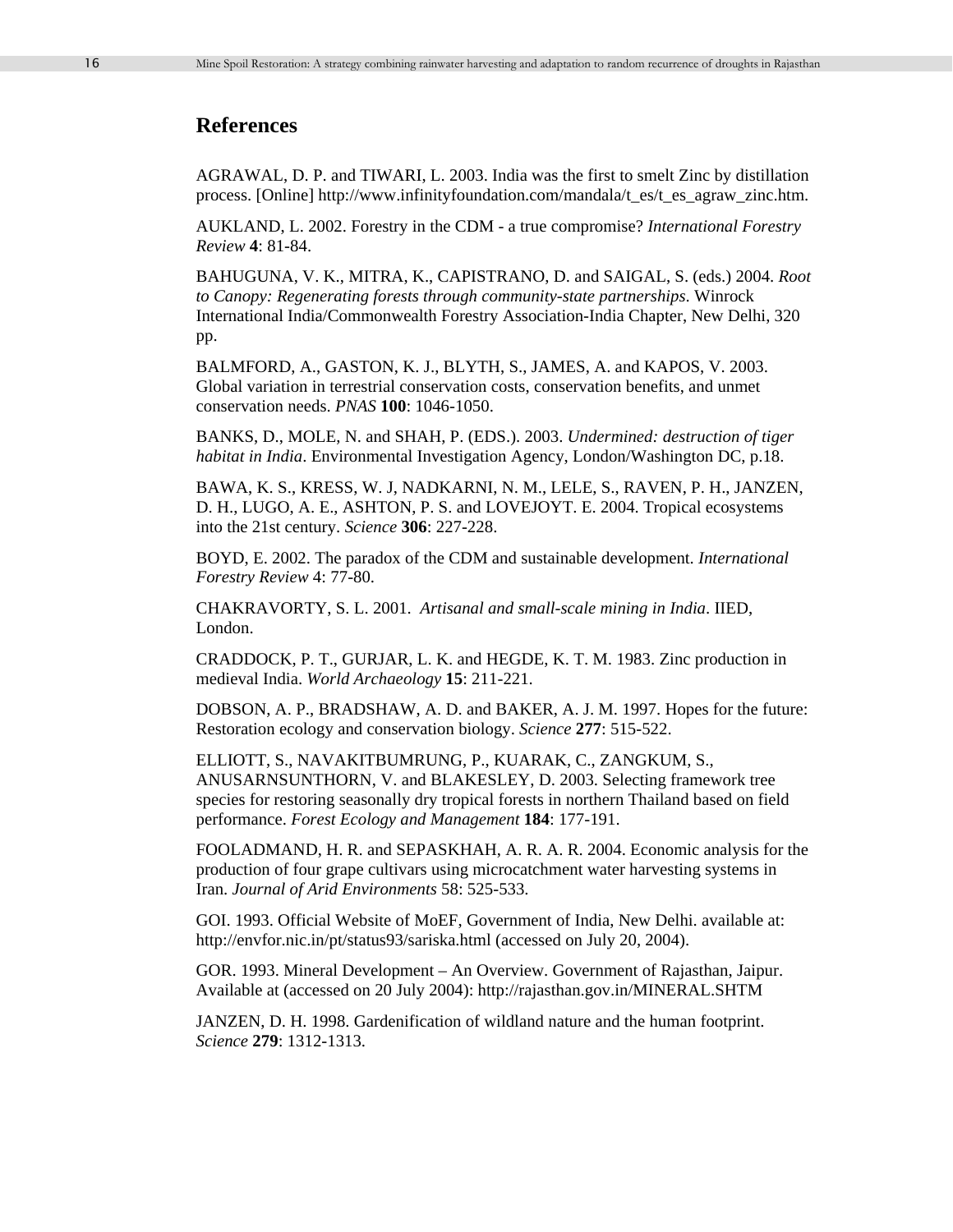JHA, A. K., SINGH, A., SINGH, A. N. and SINGH, J. S. 2000. Evaluation of direct seeding of tree species as a means of revegetation of coal mine spoils. *Indian Forester* **126**(11): 1217-1221.

JHA, A.K. and SINGH, J. S. 1993. Growth performance of certain directly seeded plants on mine spoil in a dry tropical environment. India. *Indian Forester* **119**: 920-927.

JIM, C. Y. 2001. Ecological and landscape rehabilitation of a quarry site in Hong Kong. *Restoration Ecology* **9**: 85-94.

JOSE, T. K. 2003. Micro enterprise initiative in water sector and poverty reduction. *Water Science and Technology* 47: 119-128.

KAUSHAL, K. K. and KALA, J. C. 2004. Applying the sustainable livelihood approach to Joint Forest Management projects in India. *International Forestry Review* **6**: 13-18.

KOLARKAR, A. S., MURTHY, K. N. K. and SINGH, N. 1983. '*Khadin*'-a method of harvesting water for agriculture in the Thar Desert. *Journal of Arid Environments* **6**(1): 59-66.

KUMAR, S, SHARMA, K., SHARMA, B. K. and GOUGH, L. P. 1998. Richness, diversity and evenness of vegetation upon rehabilitation of gypsum mine spoiled lands in the Indian arid zone. *Annals of Arid Zone* **37**:139-145.

O'BRIEN, T. G., KINNAIRD, M. F., DIERENFELD, E. S., CONKLIN-BRITTAIN, N. L., WRANGHAM, R. W. and SILVER, S. C. 1998. What's so special about figs? *Nature* **392**: 668.

PANDEY, D. N. 1996. *Beyond vanishing woods: participatory survival options for wildlife, forests and people.* CSD & Himanshu Publishers, New Delhi. pp 222

PANDEY, D. N. 2001. A bountiful harvest of rainwater. *Science* **293**: 1763.

PANDEY, D. N. 2002a. Global climate change and carbon management in multifunctional forests. *Current Science* **83**: 593-602.

PANDEY, D. N. 2002b. Sustainability science for mine-spoil restoration. *Current Science* **83**: 792-793.

PANDEY, D. N. 2003. Cultural resources for conservation science. *Conservation Biology* **17**: 633-635.

PANDEY, D. N., GUPTA, A. K. and ANDERSON, D. M. 2003. Rainwater harvesting as an adaptation to climate change. *Current Science* **85**: 46-59.

PARROTTA, J. A. and KNOWLES, O. H. 1999. Restoration of tropical moist forests on bauxite-mined lands in the Brazilian Amazon. *Restoration Ecology* **7**: 103-116.

PARROTTA, J. A., KNOWLES, O. H. and WUNDERLE, J. M. 1997. Development of floristic diversity in 10-year-old restoration forests on a bauxite mined site in Amazonia. *Forest Ecology and Management* **99**: 21-42.

PRASAD, R., MERTIA, R. S. and NARAIN, P. 2004. Khadin cultivation: a traditional runoff farming system in Indian Desert needs sustainable management. *Journal of Arid Environments* **58**: 87-96.

QIANG, Z. 2003. Rainwater harvesting and poverty alleviation: a case study in Gansu, China. *International Journal of Water Resources Development* 19: 569-578.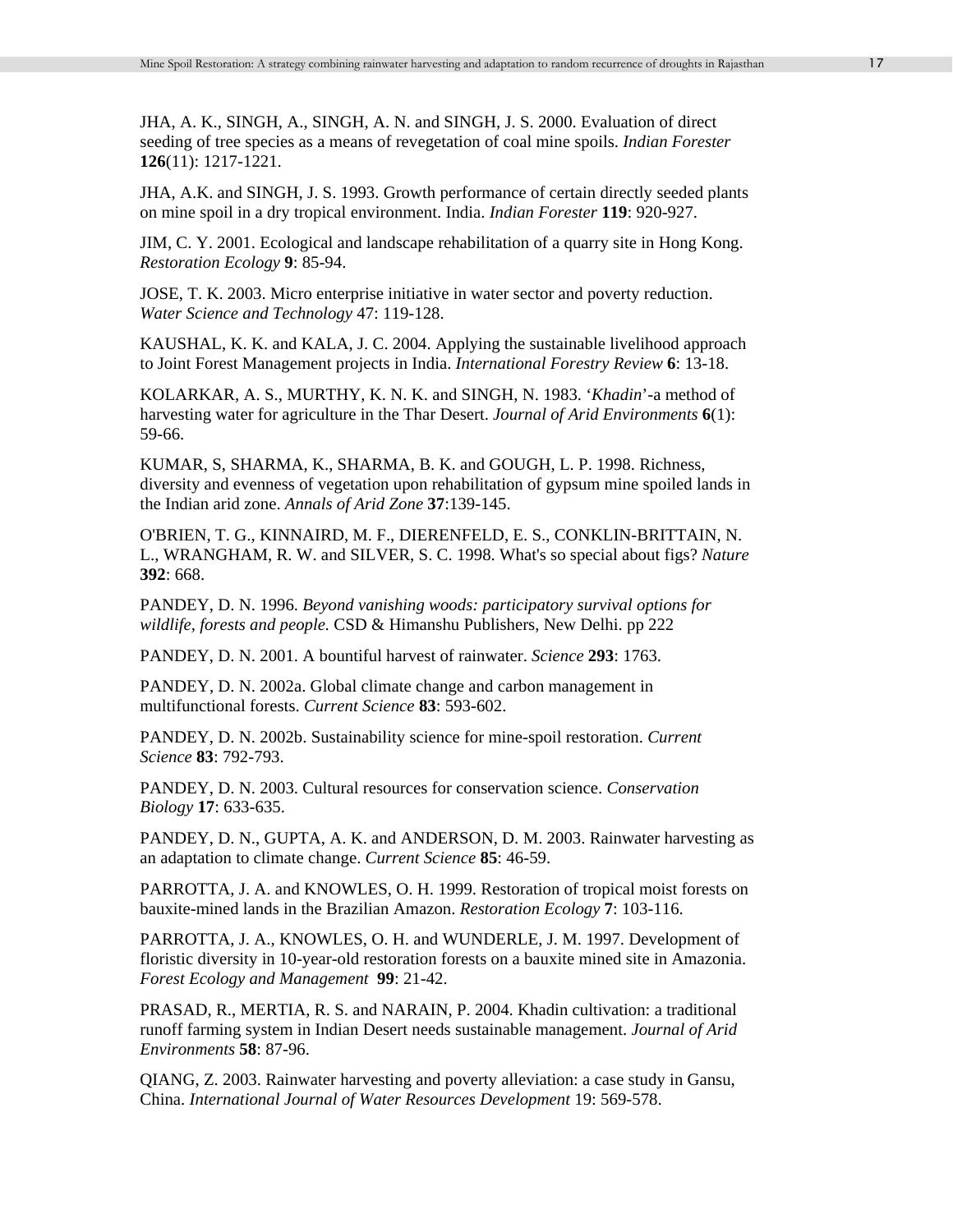RAO, A. V. and TARAFDAR, J. C. 1998. Selection of plant species for rehabilitation of gypsum mine spoil in arid zone. *Journal of Arid Environments* **39**: 559-567.

RAO, A.V. and TAK, R. 2002. Growth of different tree species and their nutrient uptake in limestone mine spoil as influenced by arbuscular mycorrhizal (AM)-fungi in Indian arid zone*. Journal of Arid Environments* **51**: 113-119.

RATE, A. W., LEE, K. M. and FRENCH, P. A. 2004. Application of biosolids in mineral sands mine rehabilitation: use of stockpiled topsoil decreases trace element uptake by plants. *Bioresource Technology* **91**: 223-231.

RAVINDRANATH, N. H. and SUKUMAR, R. 1996. Impacts of climate change on forest cover in India. *Commonwealth Forestry Review* **75**: 76-79.

RISHI, P. 2003. What actors think of Joint Forest Management: a perceptual analysis. *International Forestry Review* **5**: 53-57.

SAYER, J., CHOKKALINGAM, U. and POULSEN, J. 2004. The restoration of forest biodiversity and ecological values. *Forest Ecology and Management* **201**: 3-11.

SCHERR, S.J., WHITE, A. and KAIMOWITZ, D. 2003. *A new agenda for forest conservation and poverty alleviation: making markets work for low-income producers*. Washington, DC, Forest Trends and Center for International Forestry Research (CIFOR), Indonesia, 89 pp.

SEKHAR, N. U. 1998. Crop and livestock depredation caused by wild animals in protected areas: The case of Sariska Tiger Reserve, Rajasthan, India. *Environmental Conservation* **25**: 160-171.

SEKHAR, N. U. 2000. Decentralized Natural Resource Management: From State to Comanagement in India. *Journal of Environmental Planning and Management* **43**: 123-138.

SEKHAR, N. U. 2001. Fuelwood and fodder extraction and deforestation: mainstream views in India discussed on the basis of data from the semi-arid region of Rajasthan. *Geoforum* **32**: 319-332.

SEKHAR, N. U. 2003. Local people's attitudes towards conservation and wildlife tourism around Sariska Tiger Reserve, India. *Journal of Environmental Management* **69**: 339- 347.

SEKHAR, N. U. 2004. Local versus expert knowledge in forest management in a semiarid part of India. *Land Degradation & Development* **15**: 133-142.

SHAH, T. and RAJU, K. V. 2002. Rethinking rehabilitation: socio-ecology of tanks in Rajasthan, north-west India. *Water Policy* **3**: 521-536.

SHARMA, K. D., KUMAR, P., GOUGH, L. P. and SANFILIPO, J. R. 2004. Rehabilitation of a lignite mine-disturbed area in the Indian desert. *Land Degradation & Development* **15**(2): 163-176.

SHARMA, K. D., KUMAR, S. and GOUGH, L. P. 2001. Rehabilitation of Gypsummined lands in the Indian desert. *Arid Land Research and Management* **15**: 61-76.

SHARMA, K.D., KUMAR, S. and GOUGH, L. 2000. Rehabilitation of lands mined for limestone in the Indian desert. *Land Degradation & Development* **11**: 563-574.

SHARMA, S. D., SONI, P. and CHANDRA, V. 1998. Amelioration of the overburden of iron ore mine for tree establishment. *Annals of Forestry* **6**(2): 239-244.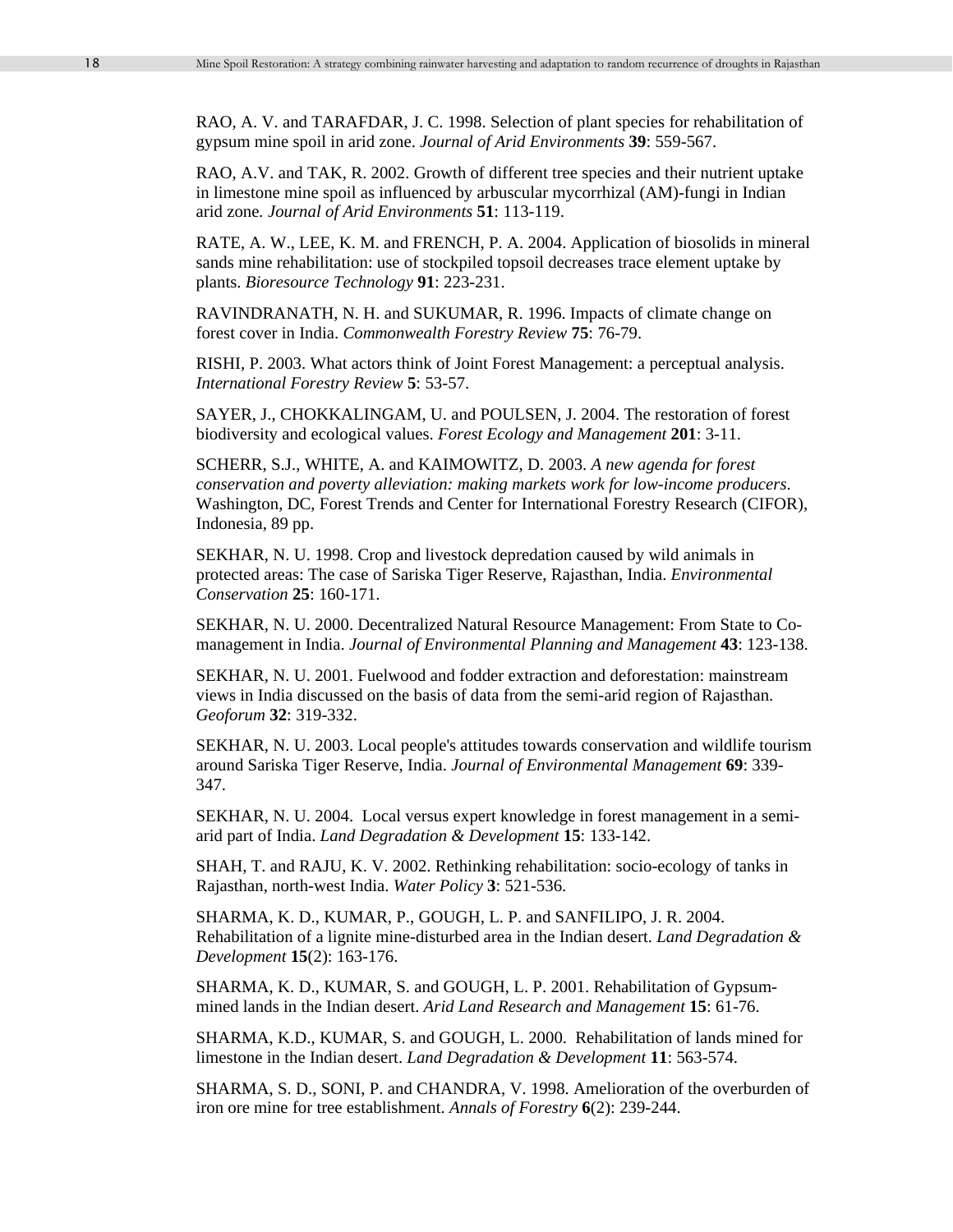SINGH, A. N., RAGHUBANSHI, A. S. and SINGH, J. S. 2002. Plantations as a tool for mine spoil restoration. *Current Science* **82**: 1436-1441.

SINGH, A. N., RAGHUBANSHI, A. S. and SINGH, J. S. 2004. Impact of native tree plantations on mine spoil in a dry tropical environment. *Forest Ecology and Management* **187**: 49-60.

SINGH, A., JHA, A. K. and SINGH, J. S. 2000. Effect of nutrient enrichment on native tropical trees planted on Singrauli Coalfields, India. *Restoration Ecology* **8**: 80-86.

SIVAKUMAR, S. and KERBART, E. 2004. Drought, sustenance and livelihoods - 'akal' survey in Rajasthan. *Economic and Political Weekly* **39**: 285-294.

SMITH, J. and SCHERR, S. J. 2002. *Forest carbon and local livelihoods: assessment of opportunities and policy recommendations*. CIFOR Occasional Paper No. 37, Center for International Forestry Research (CIFOR), Indonesia, 45 pp.

SMITH, J. and SCHERR, S. J. 2003. Capturing the Value of Forest Carbon for Local Livelihoods. *World Development* **31**: 2143-2160.

SONI, P. 2003. Climate change and restoration of tropical forests. *Indian Forester* **129**: 865-873.

SONI, P. and VASISTHA, H. B. 1986. Reclamation of mine spoils for environmental amelioration. *Indian Forester* **112**: 621-632.

SONI, P., VASISTHA, H. B. and KUMAR, O. 1989. Ecological approach towards reclaiming mined ecosystem. *Indian Forester* **115**: 875-883.

SONI, P., KUMAR, O. and VASISTHA, H. B. 1992. Reclaiming mined lands for management of water quality. *Indian Journal of Forestry* **15**(1): 9-16.

TERI. 2001 *Overview of Mining and Mineral Industry in India*. Tata Energy Research Institute, New Delhi, 94 pp. Available at (accessed on July 20, 2004): http://www.iied.org/mmsd/mmsd\_pdfs/185\_teri.pdf

TEWARI, R. K. and KAVIDA, N. K. 1984. Ancient mining activity around Aguncha village, Bhilwara dirtrict, Rajasthan. *Man and Environment* **8**: 81-87.

VAGHOLIKAR, N. and MOGHE, K. A. 2003. *Undermining India: Impacts of mining on ecologically sensitive areas*. Kalpavriksh, Pune, 35 pp.

WILLIES L. 1984. Ancient lead and zinc mining in Rajasthan, India. *World Archaeology* **16**: 222-233.

WONG. M. H. 2003. Ecological restoration of mine degraded soils, with emphasis on metal contaminated soils. *Chemosphere* **50**: 775-780.